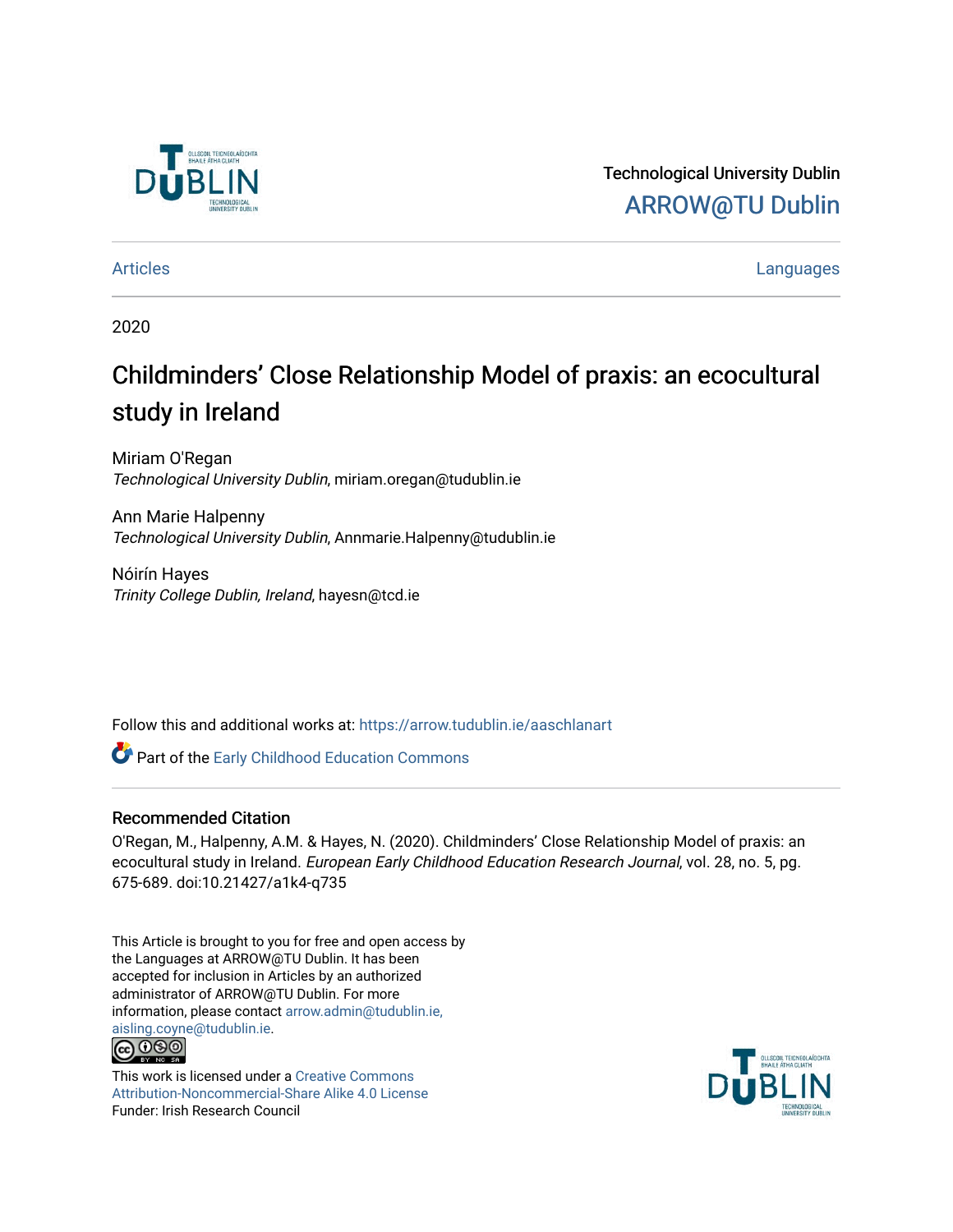# **Childminders' Close Relationship Model of Praxis: An ecocultural study in Ireland**

## **Miriam O'Regana \*, Ann Marie Halpennyb and Nóirín Hayesc.**

 *School of Languages, Law and Social Sciences, Technological University Dublin, Grangegorman, Dublin, Ireland. <sup>b</sup> School of Languages, Law and Social Sciences, Technological University Dublin, Grangegorman, Dublin 7, Ireland. <sup>c</sup> Professor Emerita, Technological University Dublin, and Visiting Professor, School of Education, Trinity College Dublin. \**corresponding author e-mail: [D13128461@mytudublin.ie](mailto:D13128461@mytudublin.ie)

*http://orcid.org/0000-0001-9272-5815*

This research is funded by the Irish Research Council with Childminding Ireland as enterprise partner. Grant number: EPSPG/2016/150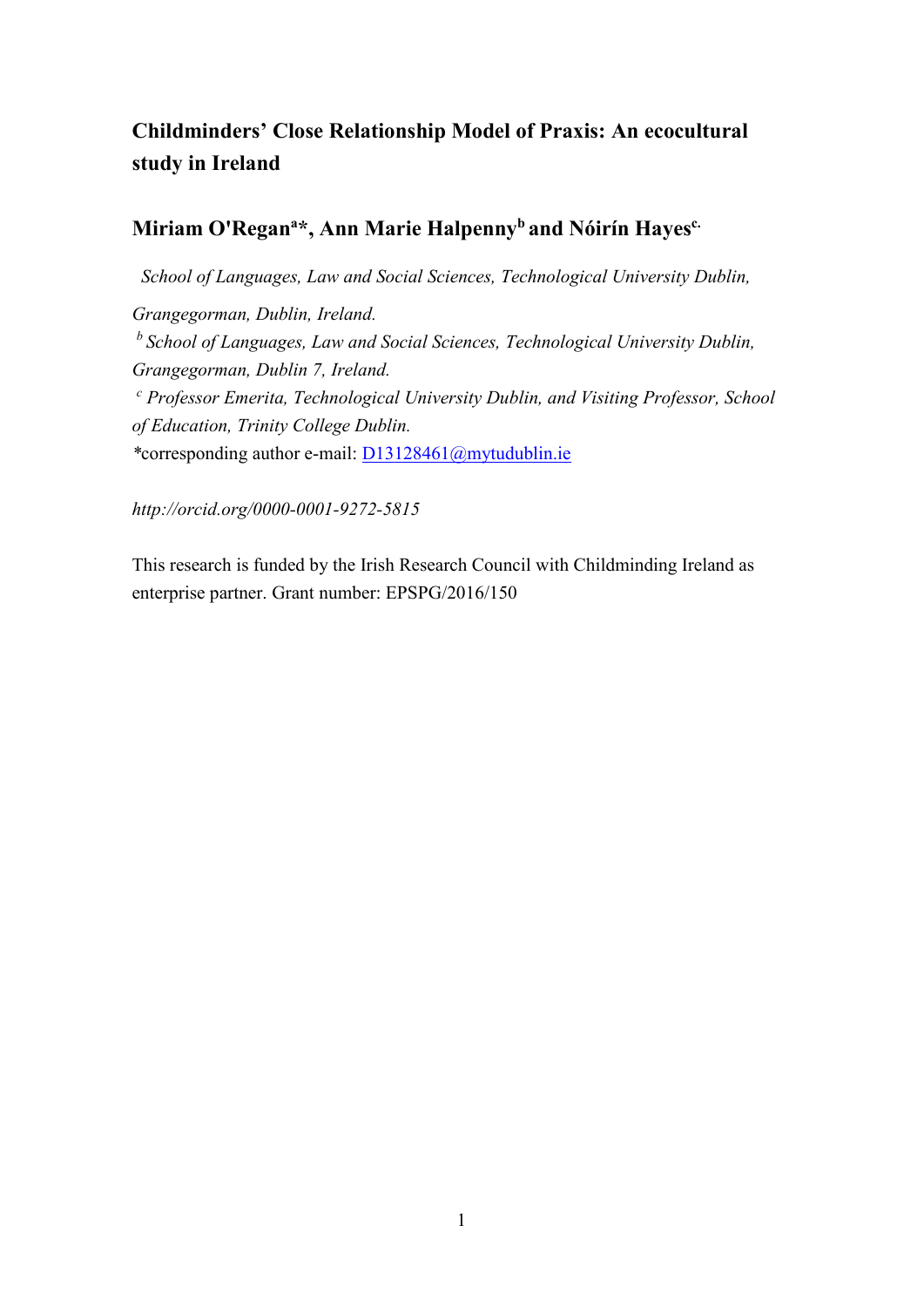### **Childminding Praxis: Findings from an ecocultural study in Ireland**

The present study seeks to address the dearth of research focussed on childminding (family daycare or family childcare) in Ireland, despite its significant role in national childcare provision. One overarching aim was to explore childminders' cultural models of praxis and pedagogy in the Irish context. This research was conducted within the theoretical framework of Ecocultural Theory (ECT) (Weisner 1993, 2002), referencing concepts in Attachment Theory, in the context of historical and current policy in Ireland, Europe and the US over the last 30 years. A mixed method approach was adopted using the Ecocultural Family Interview for Childminders (EFICh) protocol, which included holistic ratings, field notes, photographs taken by participants, and a case study survey. This article describes one cultural model identified among childminders in this study, a Close Relationship Model of praxis in a home-from-home environment, prioritising love and fun in mixed age childcare, developing enduring relationships in an extended childminding family. To effectively engage professional childminders in Ireland, any proposed system of regulation, support, and education should be aligned with this cultural model to maximise the benefits of childminding for children's outcomes in the 21<sup>st</sup> century.

Keywords: Childminding (family daycare, family childcare); Ecocultural Theory; Cultural Models; Attachment, Close Relationships model.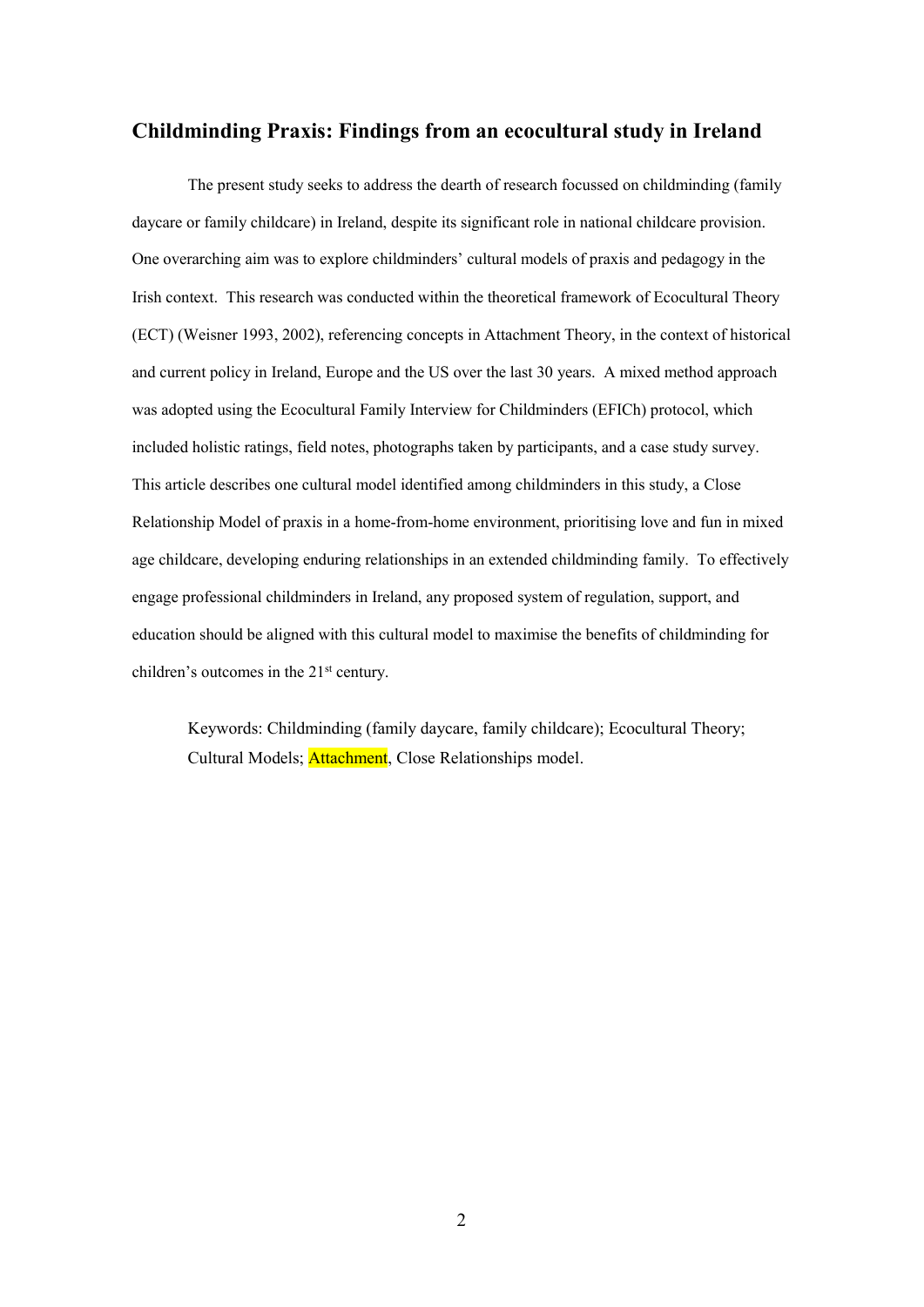#### **Introduction: Childminding in Ireland**

Home-based childcare, paid and unpaid, provides the largest source of nonparental childcare in Ireland (29%): an estimated 10% of children in Ireland from infancy to 12 years of age receive care from paid professional childminders, and a further 3% of children are with paid relatives (CSO 2017). However, Early Years Regulations (DCYA 2016) exempt childminders caring for three or fewer unrelated preschool children, and the new School Age Services register also exempts childminders caring for up to six children of any age (DCYA 2018b), effectively excluding almost all paid childminders from the national ECEC system of support, regulation and inspection. In 2019, out of an estimated 19,000-35,000 childminders, (DCYA 2018a, 2019) there were 81 childminders registered with Tusla, the national body responsible for the registration and inspection of childcare. There have been many calls for the proportionate regulation of childminding, appropriate for a lone worker in a home based setting (Daly 2010; Start Strong 2012). As the Government moves towards mandatory regulation of paid childminding (Govt. of Ireland 2019), the unique nature of childminding needs to be documented in order to develop a sustainable regulatory and support system that honours this particular form of Early Childhood Education and Care [ECEC].

#### *Research into Childminding*

The use of childminders is widespread internationally; however, childminding remains relatively under-researched in scope and in focus (Urban et al. 2011; Ang, ,Brooker, and Stephen 2016), and very few studies document childminding practice on the ground (Tonyan, Paulsell, and Shivers 2017). Landmark studies focused on childminding (Mooney and Statham 2003) have identified indicators of quality in childminding settings, such as regulation (Davis et al. 2012), education (Bauters and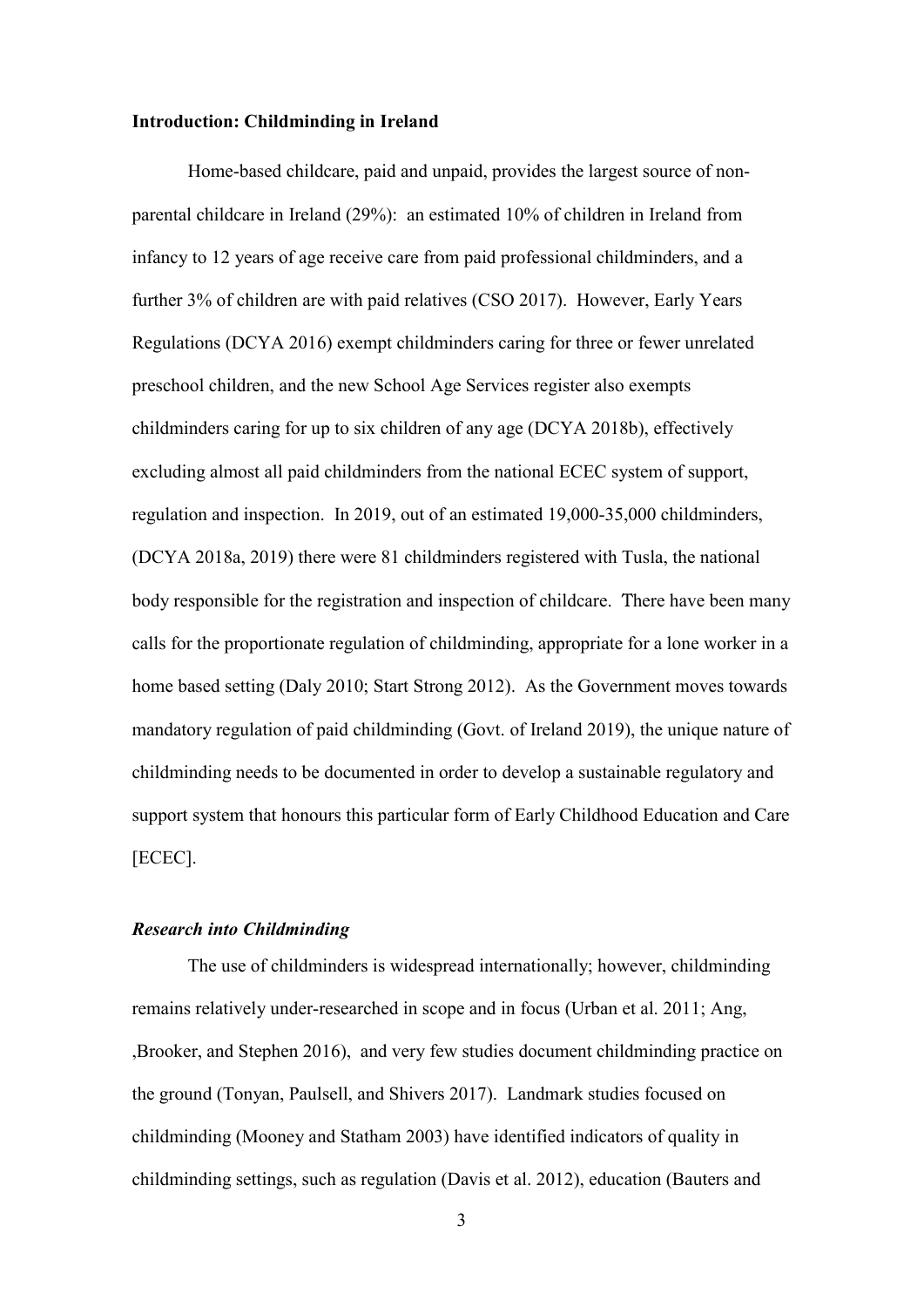Vandenbroeck 2017), employment status (Letablier and Fagnani 2009), and support systems (Brooker 2016). However, most childminding in Europe and the USA still operates in the informal sector (Child in Mind 2017; Tonyan, Paulsell, and Shivers 2017). Moreover, researchers consider that few quality measures have effectively captured the potential strengths of childminding (Bromer, McCabe, and Porter 2013 ).

#### *Theoretical Framework*

In order to document the daily lives and routines of childminders in Ireland Ecocultural Theory (ECT) (Tonyan 2012, 2015), was selected as an appropriate theoretical framework. From an ecocultural perspective, childminding constitutes "a home-based ecological niche in which multiple families (i.e. childminder, children, childminder's own family, and children's families) work together in raising children" (Tonyan and Nuttall 2014, 119). Since the culture of early care is not an abstract concept, but becomes visible in everyday activities (Gillen, 2014; Rogoff et al., 2007), the lens of daily routine permits the description of the cultural models (Holland and Quinn 1987; Weisner and Hay 2015) underpinning childminders' practice (Tonyan 2015).

#### *Cultural Models*

Cultural models may be defined as "presupposed, taken-for-granted models of the world that are widely shared … by the members of a society…" (Holland and Quinn 1987, 4). They are situated in real physical and material conditions of a particular local context, or ecology (Tonyan 2015, 2017; Tonyan and Nuttall 2014) and are shaped by the beliefs seen in religious practice, ceremonies, art, music, games and play (Weisner 1997; Weisner and Hay 2015). In regards to raising children, scripts and routines instantiate cultural models and values in socially organized ways, along with material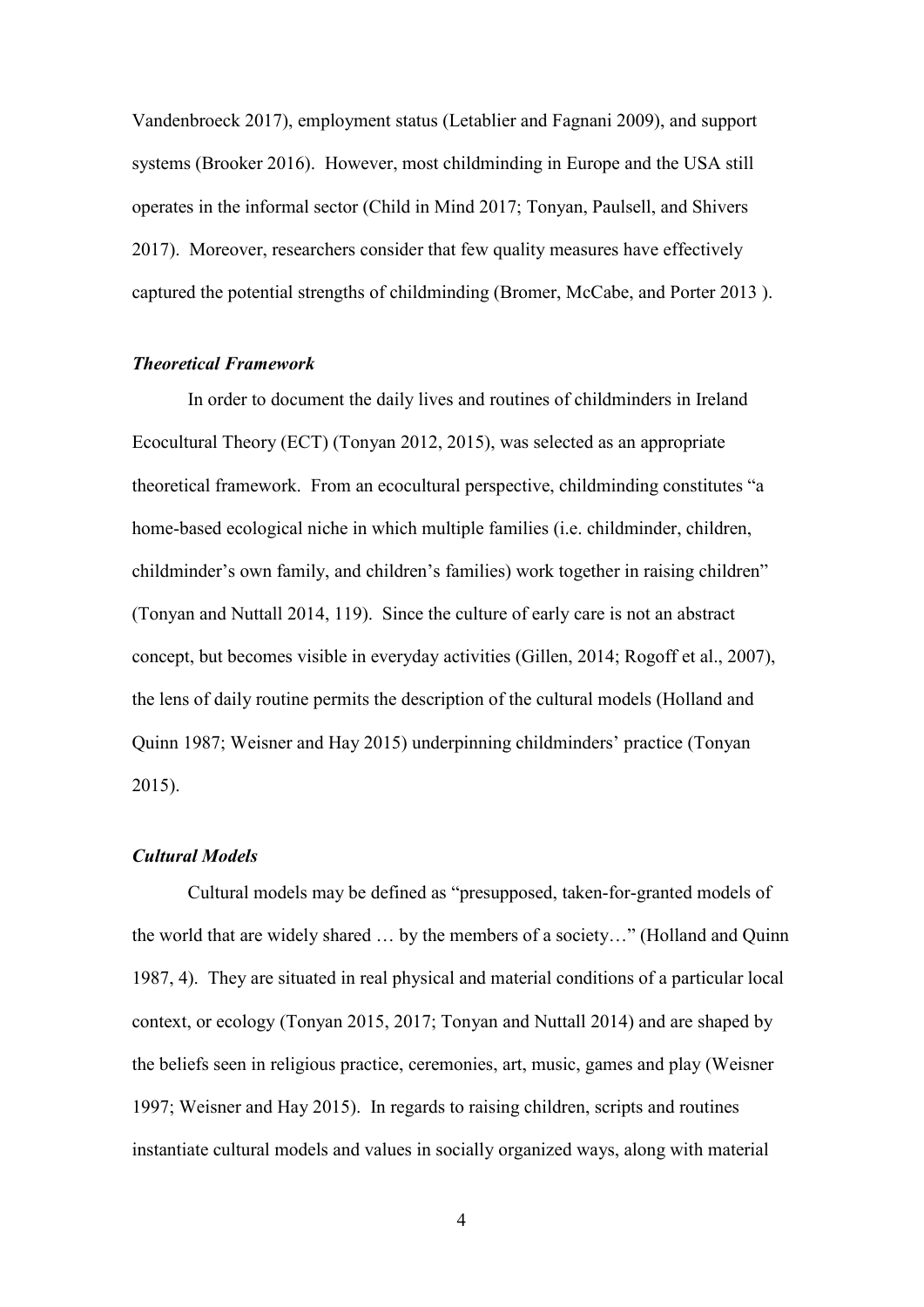and symbolic tools used to achieve these local ideals (Rogoff et al. 2007). The cultural models involved in childminding are closely related to the cultural scripts that guide parents' childrearing practices, which form developmental pathways by which children learn for adaptation to life (Weisner 2002).

#### *Methodology*

The research reported in this article forms part of a wider study, using a semistructured interview, the Ecocultural Family Interview for Childminders (EFICh), specifically adapted to capture the ecocultural features of childminding. The original Ecocultural Family Interview (EFI) (Weisner and Bernheimer 2004) focussed on a family's daily routines as these develop within the resources and constraints of their ecology based on beliefs and values within the family's culture. Since a childminding niche contains multiple families and operates as a business, the EFI was adapted for use in childminding research in California (CCCRP 2014; Tonyan 2015, 2017) and further tailored for the present study regarding Hiberno-English usage (e.g. family childcare = childminding) as well as the Irish ECEC context in collaboration with Elena Paredes from the Californian Child Care Research Partnership at California State University Northridge (Paredes et al. 2018).

The EFI research instrument has three main components: first, the semistructured, conversational interview; second, childminder photographs illustrating their daily practice used as prompts in the interview, and thirdly, field notes of observations of the home and the interactions. In the EFICh protocol, a background survey also gathered information about the family's economic circumstances, the childminder's reported levels of agency, their education level, and views on early childhood.

Two visits were made to each setting: an initial visit to explain the research, deliver the background survey, and conduct a brief observation, and a second visit,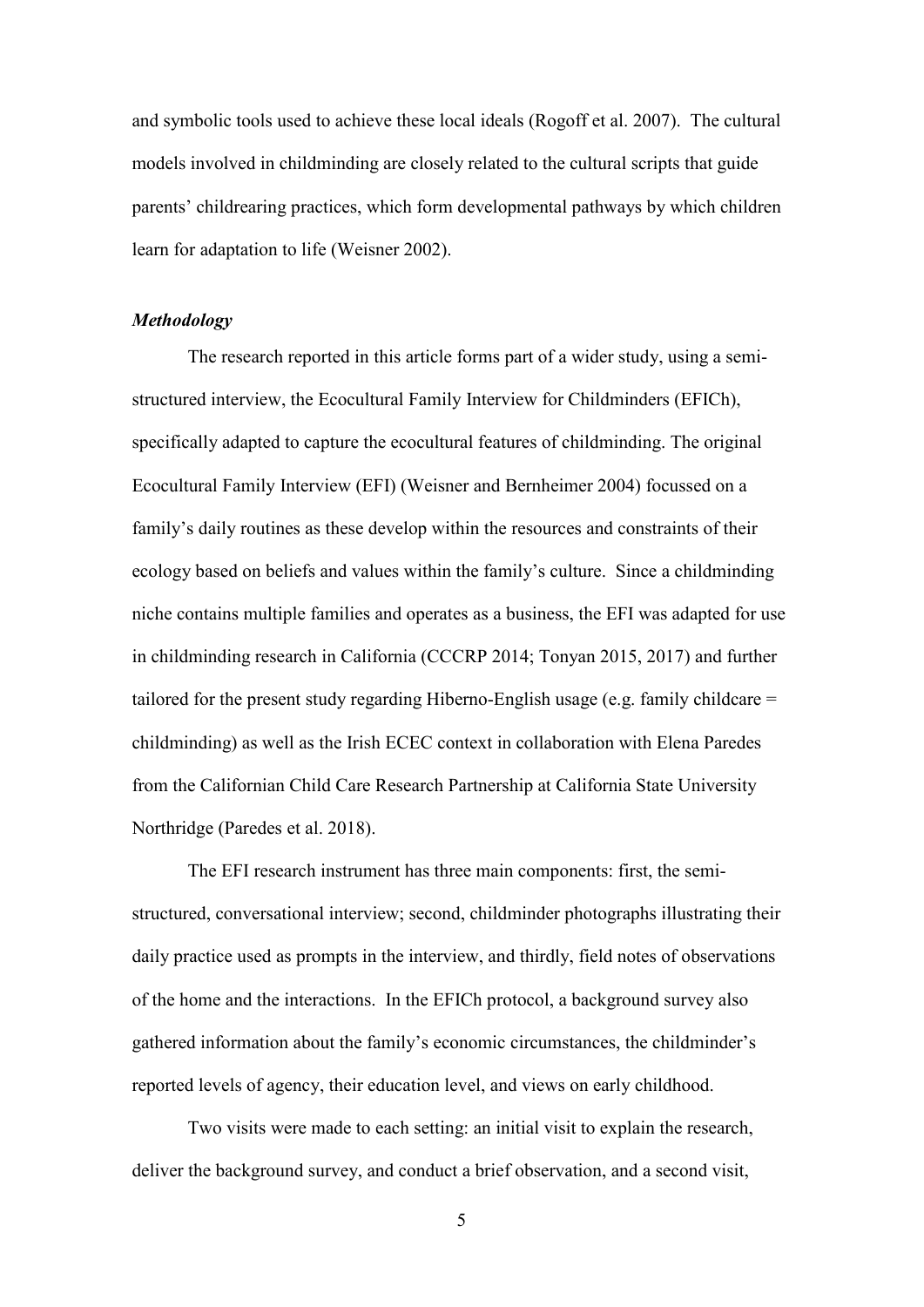during which an EFICh interview of approximately 1-1.5 hours was conducted. In total, 17 childminders participated in the research: two were registered with Tusla, the national agency responsible for childcare; 15 were members of Childminding Ireland, the national membership organisation for professional childminders. All participants were female, and over 70% held the national standard qualification for centre-based ECEC practitioners, a 400-hour post-secondary certificate.

Subsequently, the data were coded using Dedoose®, a web-based application for analyzing mixed method research with text, photos, audio, videos, and spreadsheet data (Salmona, Lieber, and Kaczynski 2019). This allowed for a qualitative analytic process of structured discovery, "during which analytic strategies remained open to unexpected processes and patterns while focusing on project-specific topics" (Weisner 2014, 167). This analytic approach explores patterns through close, iterative listening, reading, and observing of the sample data, guided by project specific questions. In addition, holistic ratings were also completed for each childminder based on what they valued, enacted and evaluated in relation to four thematic areas: Cultural Models, Sustainability of Daily Routines, Service Needs and Use and Quality Improvement, Advocacy, & Complexity, with each rating justified by supporting vignettes drawn from the field notes or the interview.

Using the protocols developed for the California Child Care Research Partnership by Tonyan et al (2015; CCCRP 2014), childminders were initially rated according to fit with two cultural models identified in California, Close Relationships and School Readiness (Tonyan 2017) as High, Medium or Low. To receive a High rating, the childminder must value a model in what she says, enact it in her daily routine activities, and see (or evaluate) its impact on the children's outcomes in some way. A Medium rating means the childminder partially values, enacts or sees that particular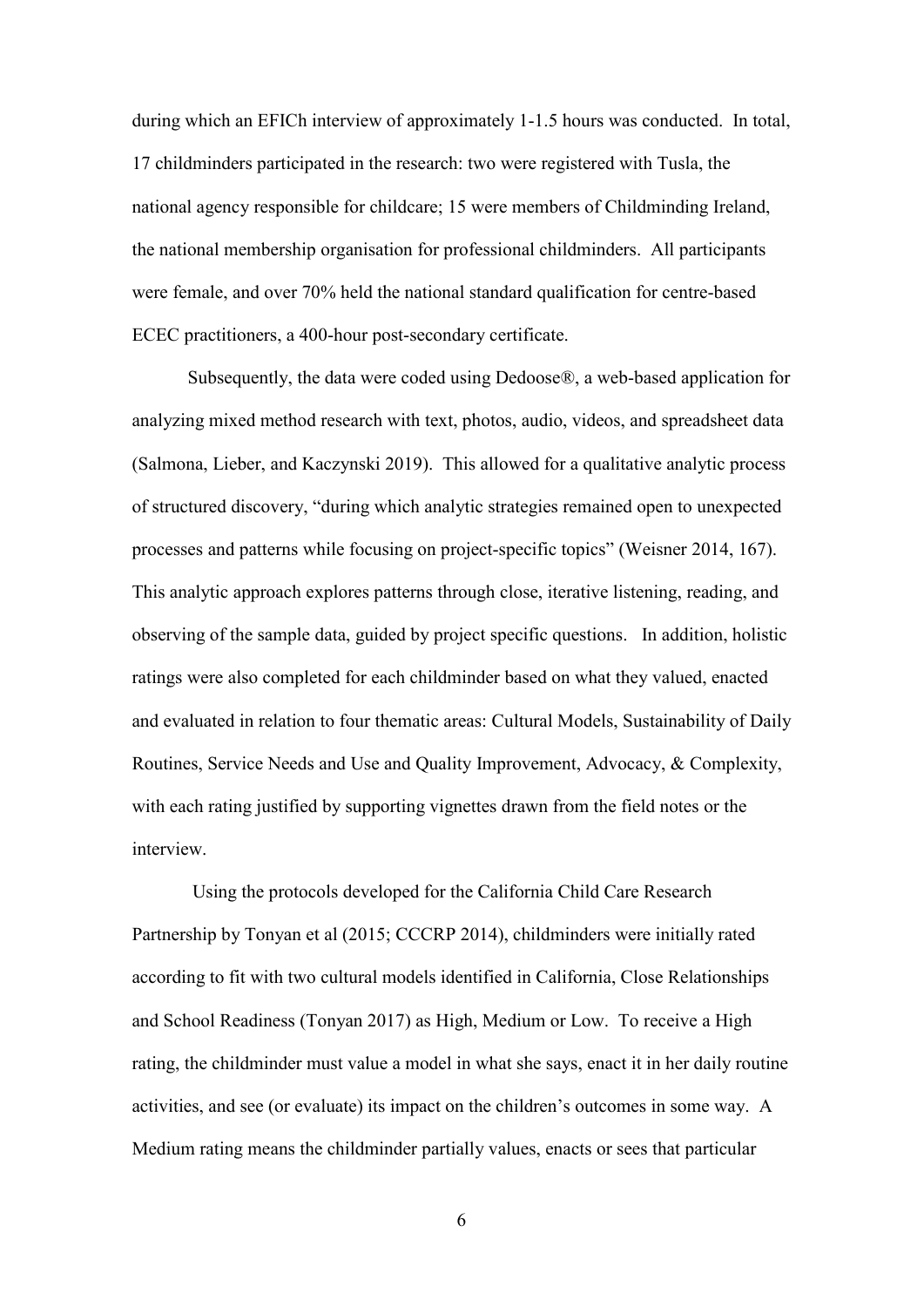model, while a Low rating means that there is little or no evidence of valuing, enacting, or seeing the model.

#### *Ethical Considerations*

This research was approved by the Ethics Committee of TU Dublin in accordance with its policies and procedures. There were no significant ethical issues, since the core research involved interviews with adult childminders, and no observations of individual children were conducted. Photographs were shared with parental consent, and any identifying features were removed to ensure anonymity.

#### *Limitations of study*

Since the research was conducted with a small, self-selecting sample of professionalised childminders, it may reflect primarily the views of childminders who were more confident about coming forward to participate. Caution should be exercised in applying the findings to Irish childminders in general. This investigation is the work of a sole researcher, and the possibility of interpretation bias must be acknowledged.

#### **The Close Relationships Model of praxis**

The most prevalent cultural model identified among childminders in this study was a Close Relationship Model, similar to that identified in California, with all 17 respondents scoring a HIGH rating. A substantial number of sub-themes contributed to this model of Close Relationships, including additional sub-themes reflecting the cultural values and scripts enacted in childminding in the Irish context. In particular, analysis highlighted a value for long term, enduring relationships, beyond the boundaries of the childcare arrangement, and a conceptualisation of the childminding service as extended family.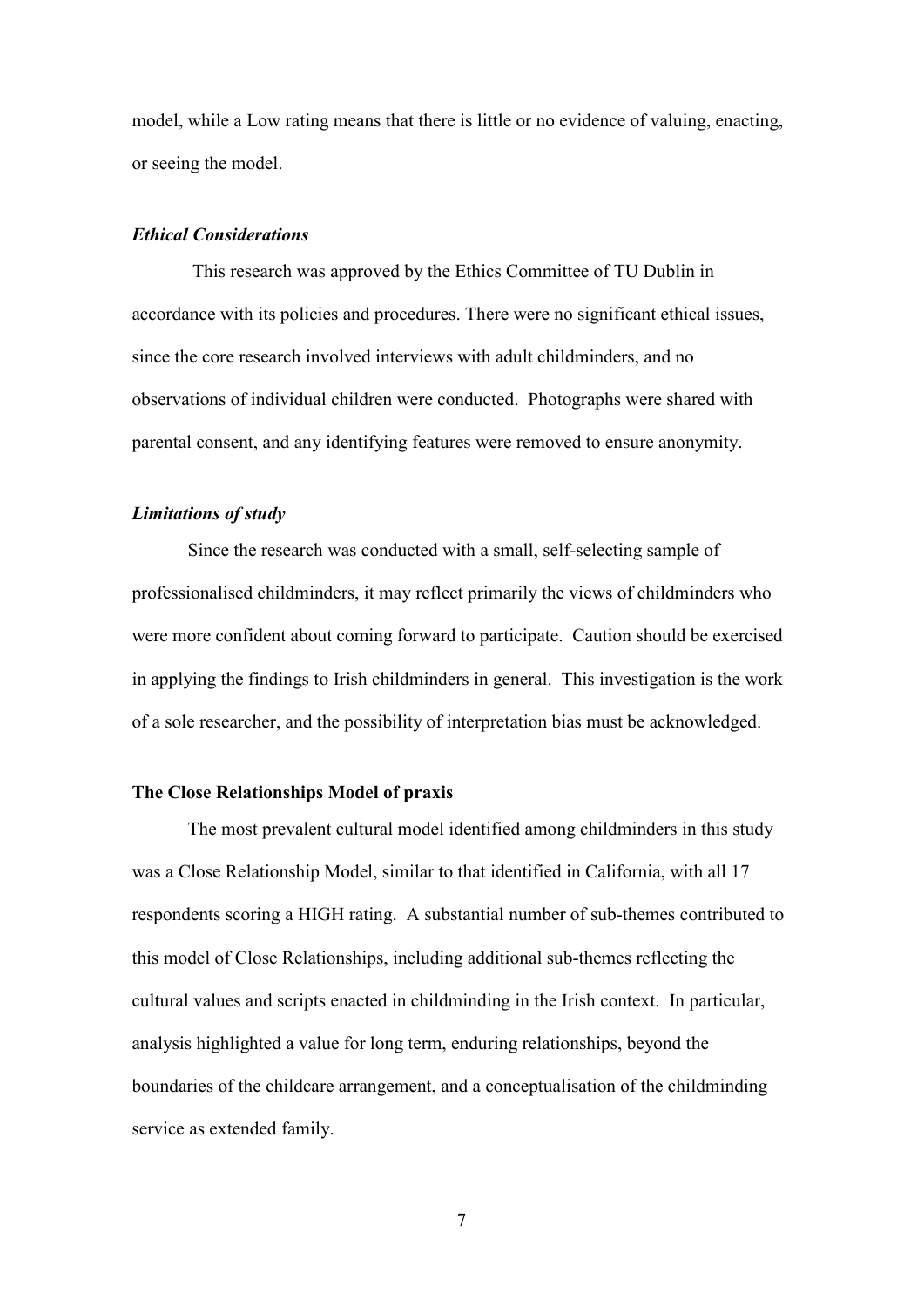#### *Love and affection*

A key finding in this study was the pervasiveness of references to emotional warmth and affection of relationships between childminders and the children in their care. When describing the emotionality of their relationships with the children, childminders openly used the language of love and affection alongside terms derived from attachment theory (Bowlby 2007; Page 2011, 2018).

Narratives included many references to the physical and emotional closeness which evolves through interaction with the children, for example: "You can never spoil a child … keep them up, and huggle them, and cuddle them." –Marianne. This closeness was frequently described as a 'bond', referring to secure interpersonal relationships developed over time as infant and primary caregiver interact (Bowlby, 1969, 1984). Such supportive relationships influence children's healthy development long term, contributing to optimal cognitive and social emotional development for infants and toddlers (Sroufe 2005).

A key feature perceived to facilitate the development of close bonds was the intimacy and familiarity associated with the home setting, **where close interactions with the same children occur on a daily basis.** These close bonds were identified as a motivating factor in choosing to childmind, as this quotation exemplifies:

I'd say one (reward) is the bond that you get with the children that you're looking after because it's a lot closer than say when you're in a crèche where it's bigger and you might not be with the same children all the time. -Shona.

For many participants, small group size was key to developing close bonds. One childminder described how she grew her service to accommodate up to 40 children in a full day care service. However, after two years, she realised that managing a service had distanced her significantly from what she called the essence of childminding: "a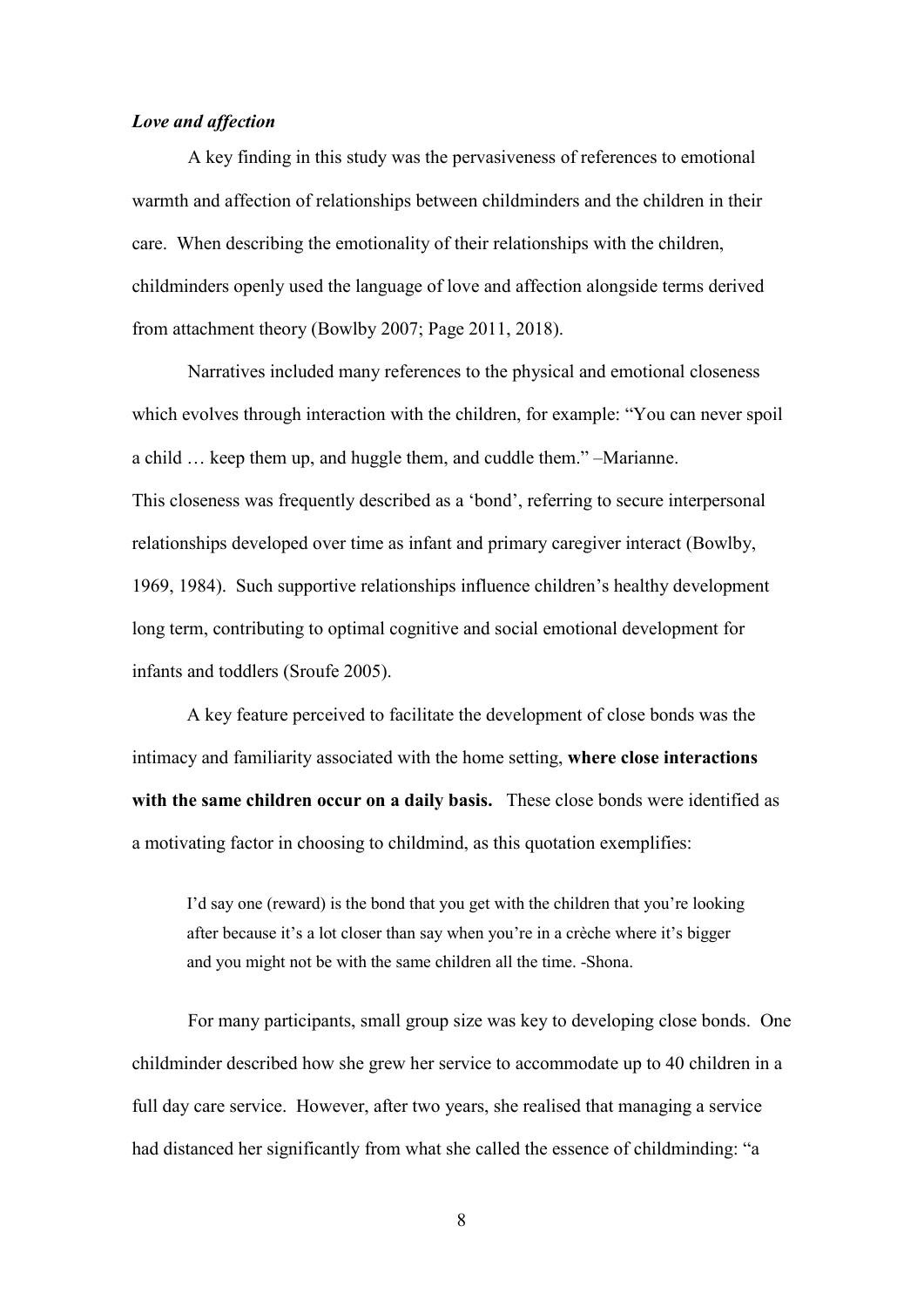close bond with a few children in a home environment." -Paula. This description reflects the meaning systems from which childminder participants drew to explain their childcare practices.

Findings also highlighted the central role of regular, warm and meaningful interactions with the child in terms of developing this emotional bond. The unique quality of interactions which childminders can achieve with very young infants one-toone is captured in the following quote:

And he just loves if you talk to him, and he'll talk back to you. He gives it loads, and he just, he really enjoys that interaction. And he loves it and it's just beautiful. It's wonderful. I love it. -Ciara.

The value of slow-paced, unhurried time in building these interactions was underlined, with childminders emphasizing the time they spent talking with children, while making things, and growing things, and going places. One childminder, who cared for school age children, emphasised the importance of supporting communication by noticing a child's mood, listening, and creating space for a child to express themselves, as the following illustrates:

But when I'm here, I can say to one, 'Go and watch TV, I want to work with your sister on one-to-one.' And then you will really get out if a child has behaviour problems, you will be able to know, okay, what is happening here? - Cynthia

The value of such one-to-one interactions is highlighted in the Irish early years' quality framework, Síolta (CECDE 2006), as the quality of young children's experience is closely linked to interactions between child and caregiver. The rich interactions described and observed holistically on visits are in keeping with Bronfenbrenner and Morris's concept of proximal processes in the Bio-Ecological model: "To be effective,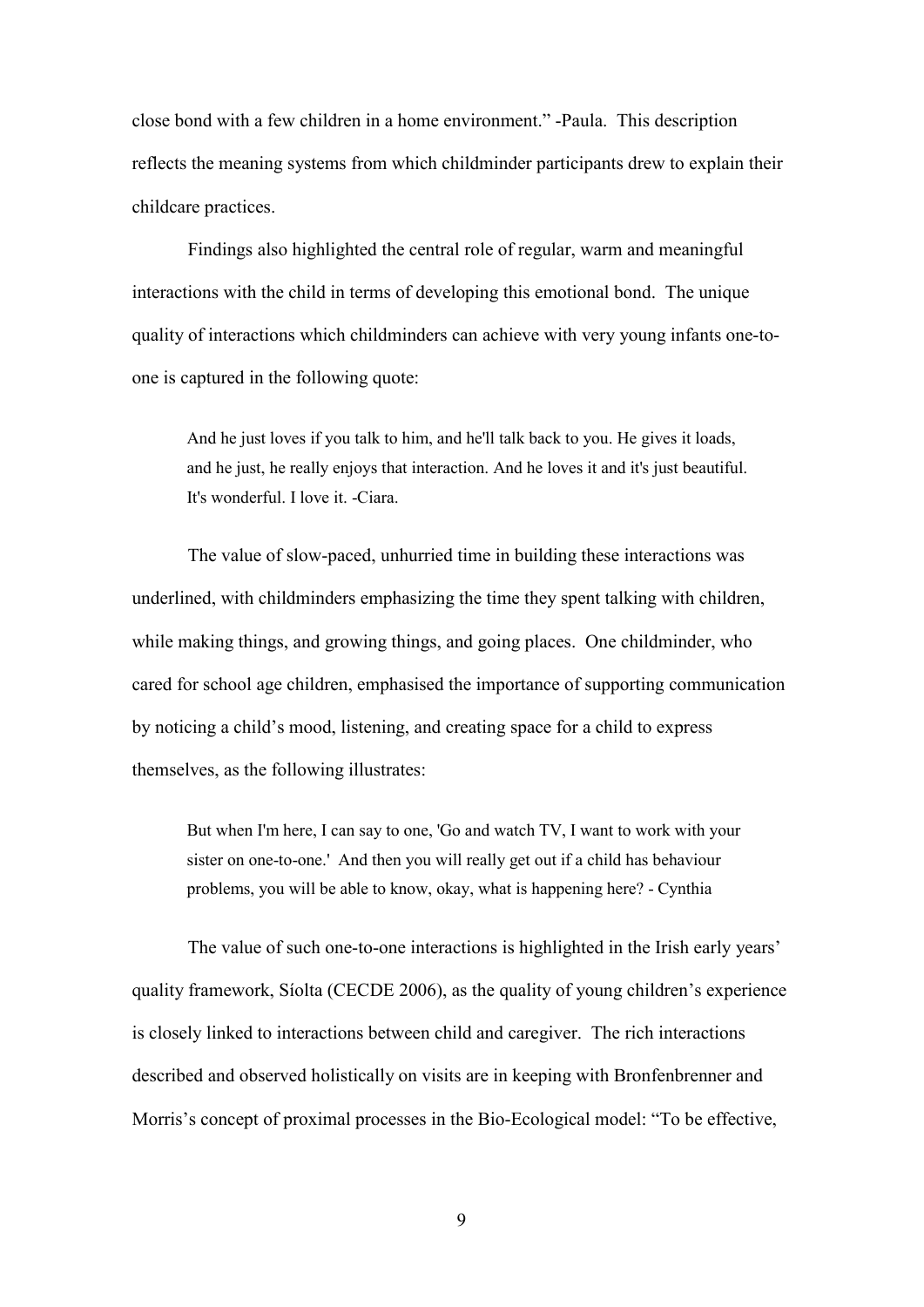the interaction must occur on a fairly regular basis over extended periods of time." (2006, 167).

#### *Fun and happiness*

Happiness is generally understood as a basic indicator of subjective well-being (Koch 2018; Garrick et al. 2010), related to self-fulfilment and development. In this research, constructs of fun and happiness in children's everyday lives were emphasised throughout the narratives, along with childminders' role in generating such fun.

For the childminders in the present study, play was mainly about fun; it was not seen or described as a means to another end, such as learning a concept or skill, but rather the emphasis was on how meaningful relationships grow in an atmosphere of play and fun. Several childminders mentioned how much they loved hearing children's happy laughter in their homes, as one of the most personally rewarding aspects of childminding: "I think it's to see these happy children. Like they are so delighted, and they don't want to go home in the evenings…" - Katriina

Having fun was seen as the basis for the child's happiness and well-being. According to Aistear, (NCCA 2009) the Irish early childhood curriculum framework, well-being consists of two main elements: psychological well-being (i.e. feeling and thinking) and physical well-being. For one childminder, this translated into some simple all-encompassing house rules: "My only rules are like: 'You're here to have fun. You're here to have fun, and you're here to play,' you know?" –Marianne

Such close attachment relationships, along with routine, are foundational to children's well-being, and are also among the most widely observed protective factors for individual resilience in children (Masten 2014). One childminder highlighted this in particular, by describing the positive impact of their consistent attachment relationship on children's resilience, during a period of family breakdown.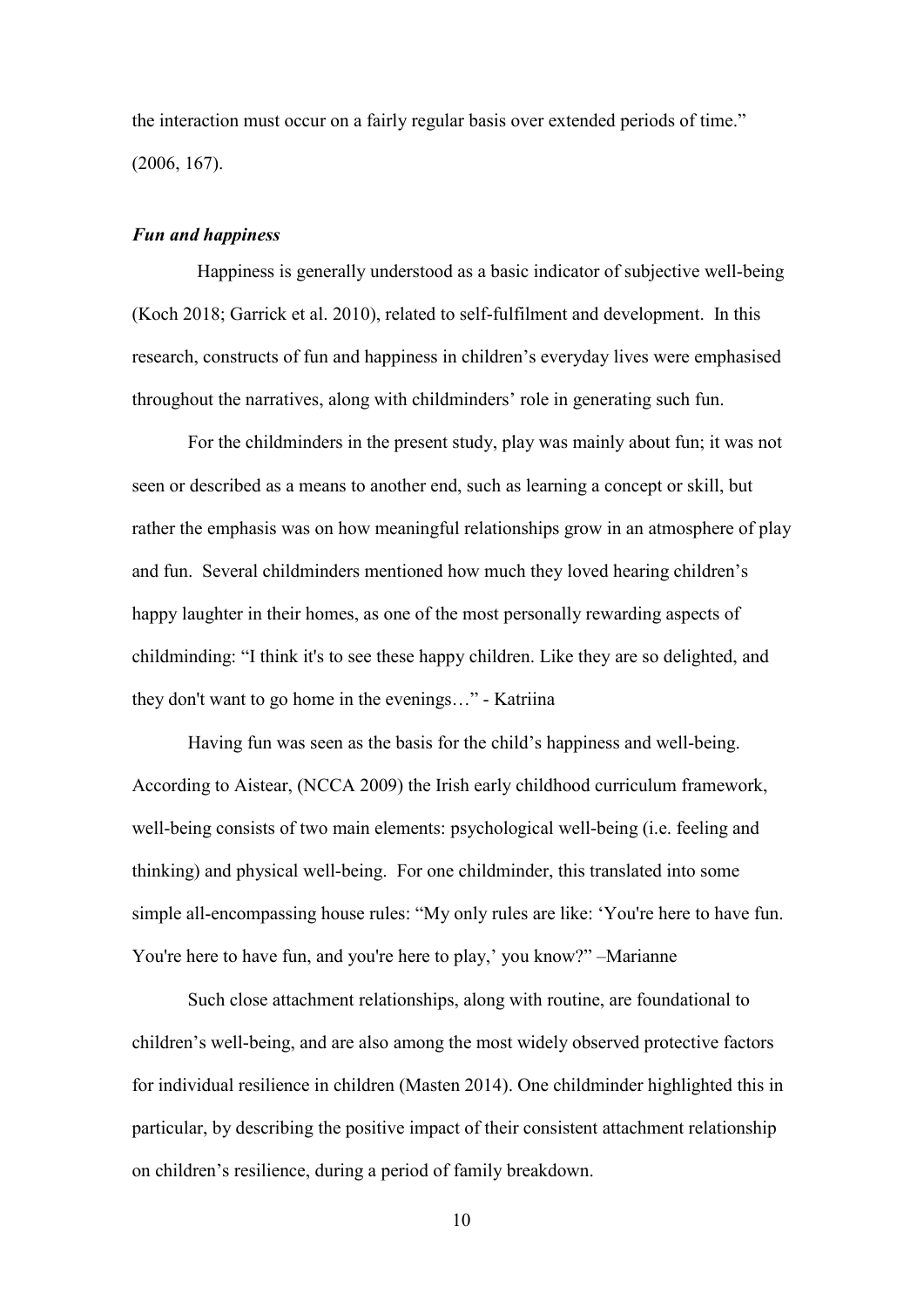#### *Interactions with parents*

Partnership between parents and early educators is widely agreed to ensure best outcomes for children (CECDE 2006). For childminders in the present study, this involved ensuring that parents were happy with the childminding service as far as possible: "I don't think that I will change anything because kids are happy, parents are happy, and I'm happy, so I don't think .... there is no point to change anything like..." – Katriina. A recent survey of parents in Ireland  $(n=3,630)$  also showed that over 93% were satisfied or very satisfied with their childminder (DCYA 2018a).

Many participants discussed the process of developing a healthy dynamic in relationships with parents, communicating via daily diaries, emails and conversations at the door, as well as sending regular photographs of children at play with WhatsApp, for example. However, partnership with parents also included building supportive relationships mothers finding it difficult to leave their child to go to work:

…a very anxious Mum at the start, so she needed a lot of reassurance, tears in the hallway from her and from the child. ... just giving them a lot of time, both in the morning and the evening especially, just helps to create the relationship and it really works. – Rianne.

Participants described building supportive relationships with the parents through this vulnerability met with loving support, and mutual open, honest communication in negotiating evolving, very personal relationships (Garrity and Canavan 2017).

However, relational conflict with parents was also a key challenge identified by many participants. Since childminders typically work alone at home, not in a centre with colleagues, close relationships can sometimes hinder effective business practice. Many participants acknowledged how difficult it was to broach certain subjects, money in particular, even if a contract or working agreement was in place.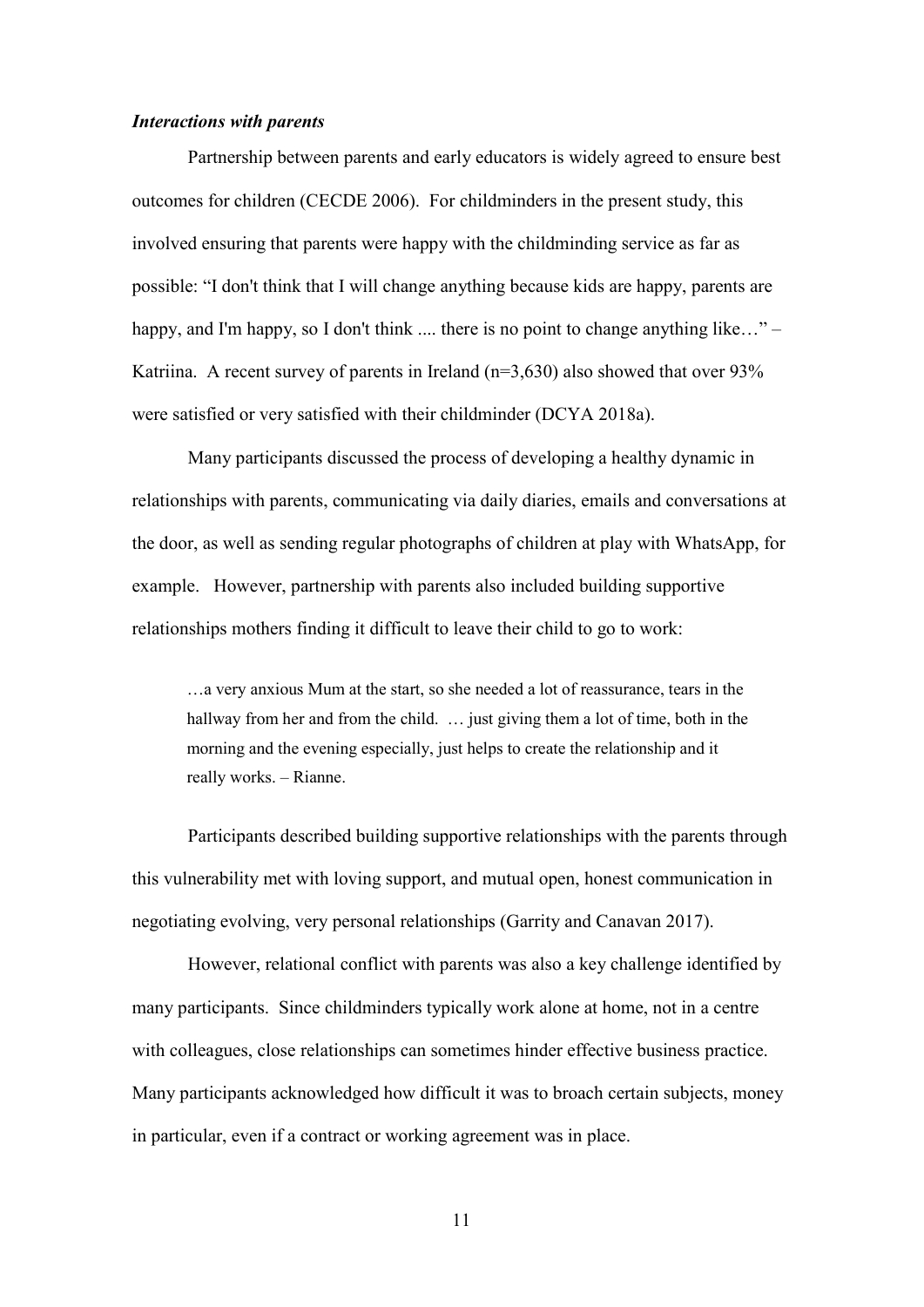#### *Enduring relationships*

A significant finding in this study, in contrast to findings in California, was the potential for enduring relationships to evolve between childminder, child and parents. Bowlby (1988, 32) distinguishes between displays of "episodic … attachment behaviours" and "enduring attachments ... to particular others" involving love and closeness between two people achieved through reliable, consistent, warm exchanges over time.

Many participants described such long term relationships with children and family, often using the language of deep attachment with the children in their care. Experienced childminders described caring for a child for up to nine years or working with the same family over 12 years. These enduring relationships are well illustrated by the following quotation: "I have kids coming back to me… I've had kids, who have had their kids, you know, and they'll go, 'Oh!', they'll ring me up and they said, 'Any chance you're free? That's lovely, that's rewarding." –Marianne.

Notably, for most participants, childminding was conceptualised as being more than just "a job" (Garrity and McGrath 2011, 78). Certain activities characterised the unique nature of the relationships between childminders and children, for example, taking children out to family events or caring for them outside working hours, unpaid, in order to spend more time with these special minded children.

For some childminders, this depth of attachment could cause separation difficulties when a child left the setting. One childminder described her grief as follows: "But anytime a child leaves me here, I'm bawling when they're going away, it's desperate, it's awful, desperate all together… You get fierce attached, … because they're like your own…when they're around. – Cathy.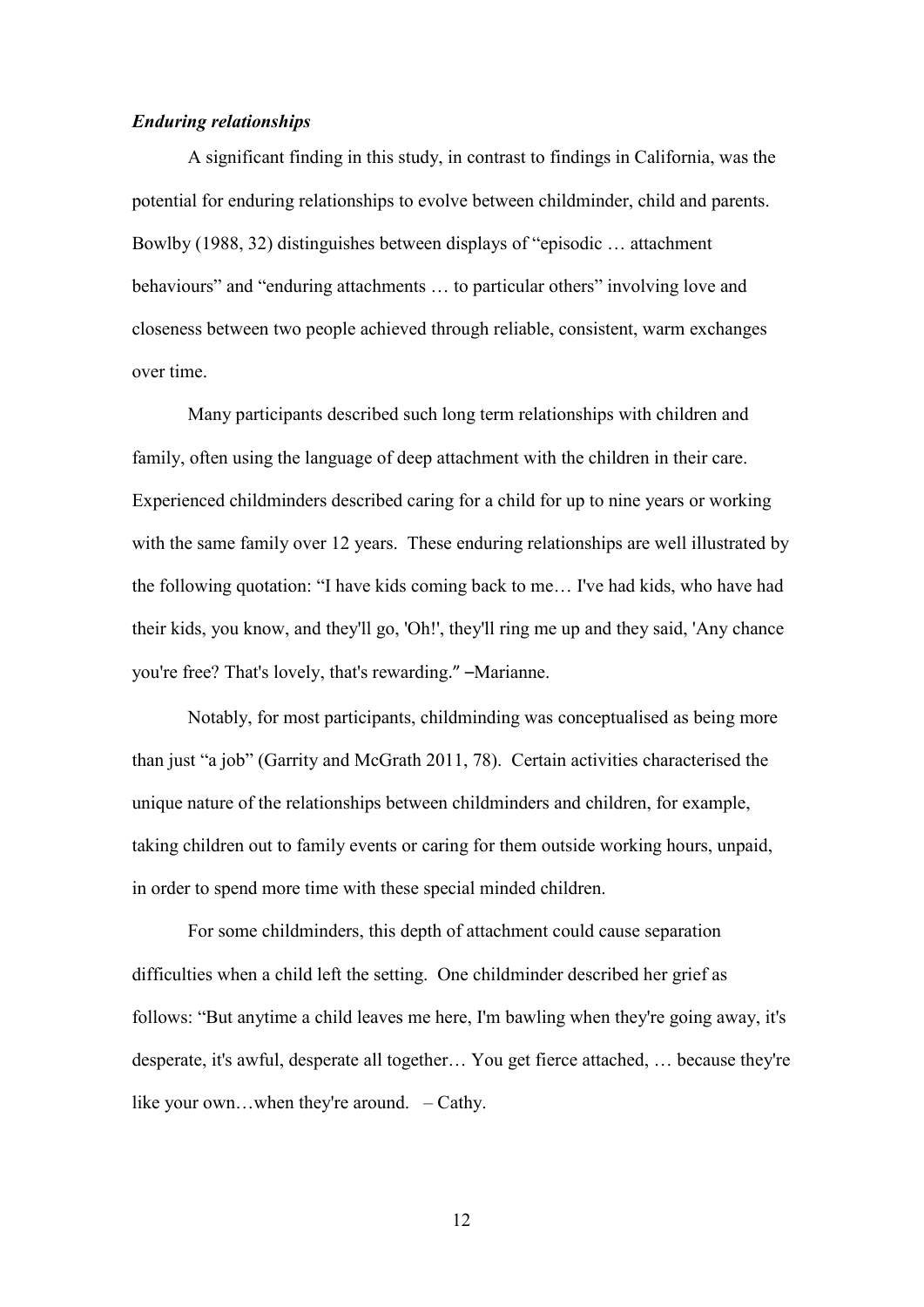These findings suggest that relationships between childminders, minded children and their families go beyond the type of close relationships described by most childminders in California and may also go beyond the type of relationship developed in most forms of ECEC provision in Ireland.

#### *Extended Family Belonging*

Many participants described their minded children as part of their family and conceptualised their care in terms of extended family, sometimes explicitly: "I think well, you see, you grow to, you grow to love the children, and they become part of nearly your extended family." – Chloe. Related sub-themes included prioritising the wellbeing of their own family, the development of close sibling-like relationships, whole family involvement in the service, and the responsibility of shaping children's social and emotional development. As Aistear (NCCA 2009) highlights, relationships with family members, other adults and children play a key role in building a child's identity, creating an important foundation for learning and development.

Most participating childminders started childminding because they wanted to care for their own children at home, while making a contribution to the family income, a motivation identified in previous research (Brooker, 2016; Morrissey & Banghart, 2007; Tonyan & Nuttall, 2014). Given this motivation, childminders seek to organise their childcare work to support the wellbeing of childminders' own family members: narratives described adaptations made in order to ensure that their own children's acceptance of the service. For example, one childminder felt her school age children were missing out due to the service; as a result, she reduced her number of working days a to allow her own children have schoolmates home after school one day a week.

While no participant referred to themselves as a substitute mother, some childminders described their role in terms of "rearing children." Several mentioned the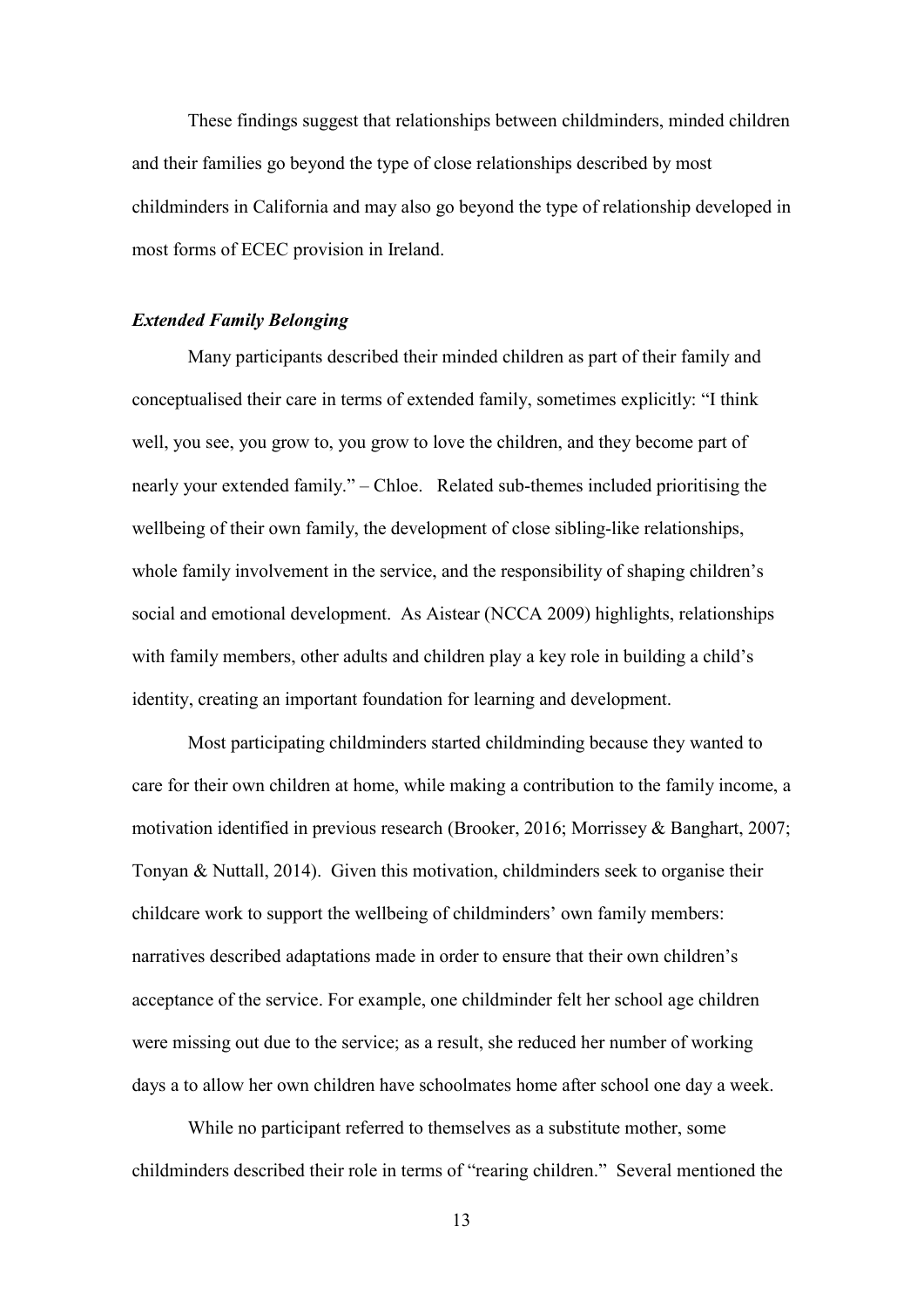responsibility of the length of time minded children spent with them in terms of shaping the children's values, as the following extract illustrates:

I feel I'm rearing a lot of these children. And they're picking up traits from me and my children, and some of them are with me, like eight hours a day… It's just very rewarding knowing I'm putting something into their... their future. –Sonia.

In addition, participants mentioned the benefits of mixed age groups for siblinglike interactions as well as highlighting the benefits for siblings of being together, as this description shows:

And I picked (this photo), because …there were siblings in it, that they're kept together, and they have another little one here as well. That they're all, they're not in a different room, or a different part, they're together. –Marianne.

An interesting feature of the children's relationships was their mixed ages, which offered diverse opportunities for learning and development, permitting children to learn from older and younger playmates as well as their peers (Gray 2011). Participants also mentioned how childminding created a bigger family for isolated or lone children, as in this quote: "My children don't have really like, yeah, a sibling, they're just two. So, they feel when they have these children, 'I have a little sister. I have a little brother.'" – Cynthia.

Findings also revealed that many childminders attended the family celebrations of minded children, such as birthday parties, communions, and even parents' weddings. Such involvement in family rituals has the potential to reinforce the sense of identity and belonging for children, through these respectful relationships between families within their broader communities (NCCA 2009).

Since the family home was used for the service, all childminders in the study emphasised the importance of family support for the childminding service, whether that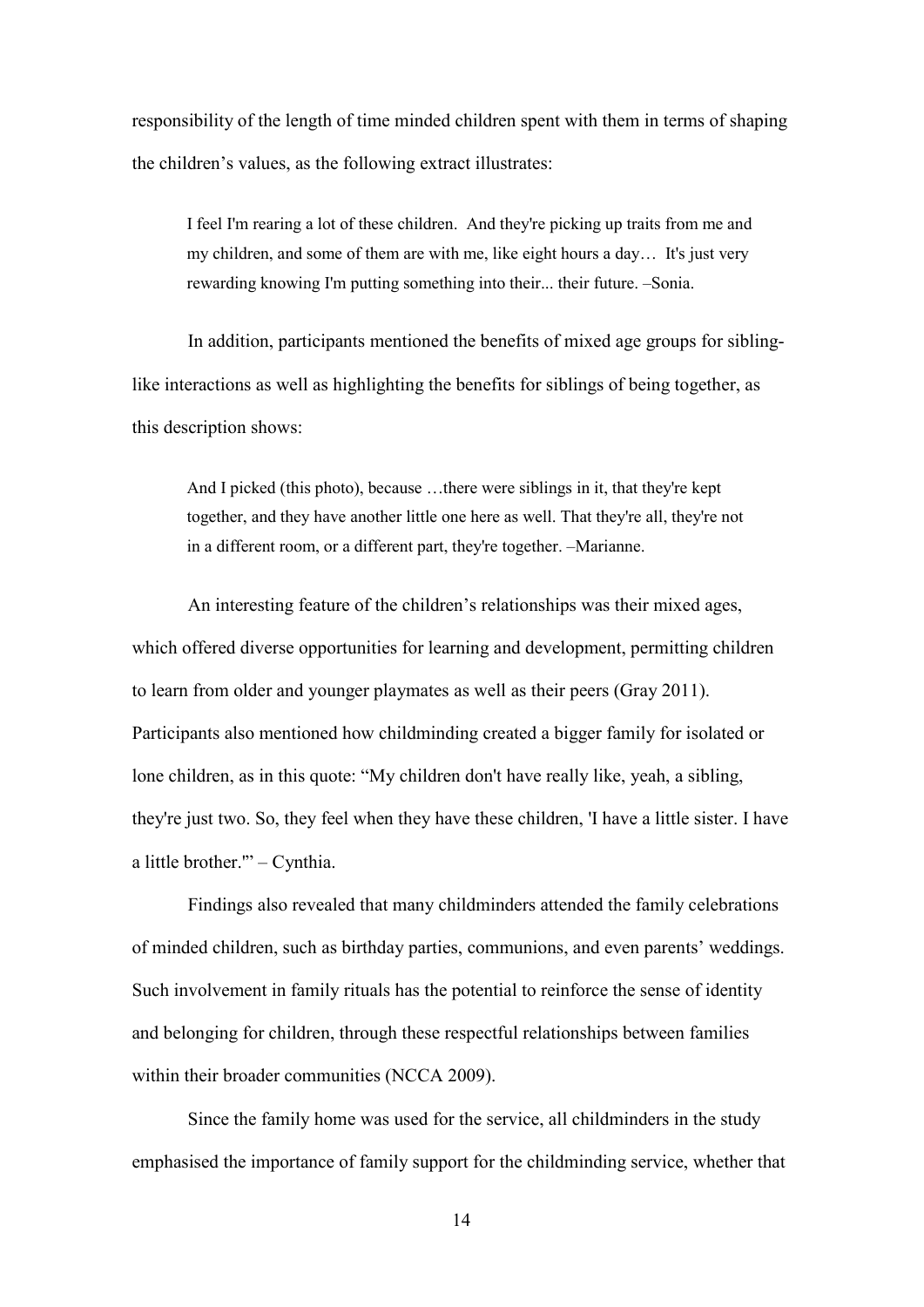was their husband/partner, children, or extended family members. Spouses/partners, adult children, the childminders' parents and other relatives helped with school runs, food purchase and preparation, or just playing with children while the childminder attended to one particular child, if needed. Some spouses/partners became part of the children's lives, particularly if they worked from home, as some did:

My husband is here probably three days a week. … So, he's finished work by four o'clock. … if I'm going out with the lads and the girls, he might come with me, and we'll bring the dog and he'll do a kick around with the lads. - Jill

While participants all acknowledged family acceptance and support as vital in running a childcare service, the converse was also true. For some, the enmeshment of work life and family posed the greatest challenge and could lead to the eventual closure of the service.

#### **Discussion**

Drawing from cultural approaches to human development, daily life is understood as embedded in a local setting (Weisner & Bernheimer, 2004), variously viewed as a microsystem (Bronfenbrenner and Morris 2006), or an ecocultural niche (Tonyan 2015, 2017). Tonyan and Nuttall offer the following definition of a childminding service as "a home-based ecological niche in which multiple families (i.e. childminder, children, childminder's own family, children's families and assistants) negotiate the project of raising children" (2014, 119). In certain ways, the childminding services involved in this study were more proximate than those in California to this ecocultural definition.

Firstly, childminding services in this study were family-sized, with no more than six children in a group, as per the planning laws (Dept. of the Environment 2015): similar to group sizes in childminding across Europe (Boogaard, Bollen, and Dikkers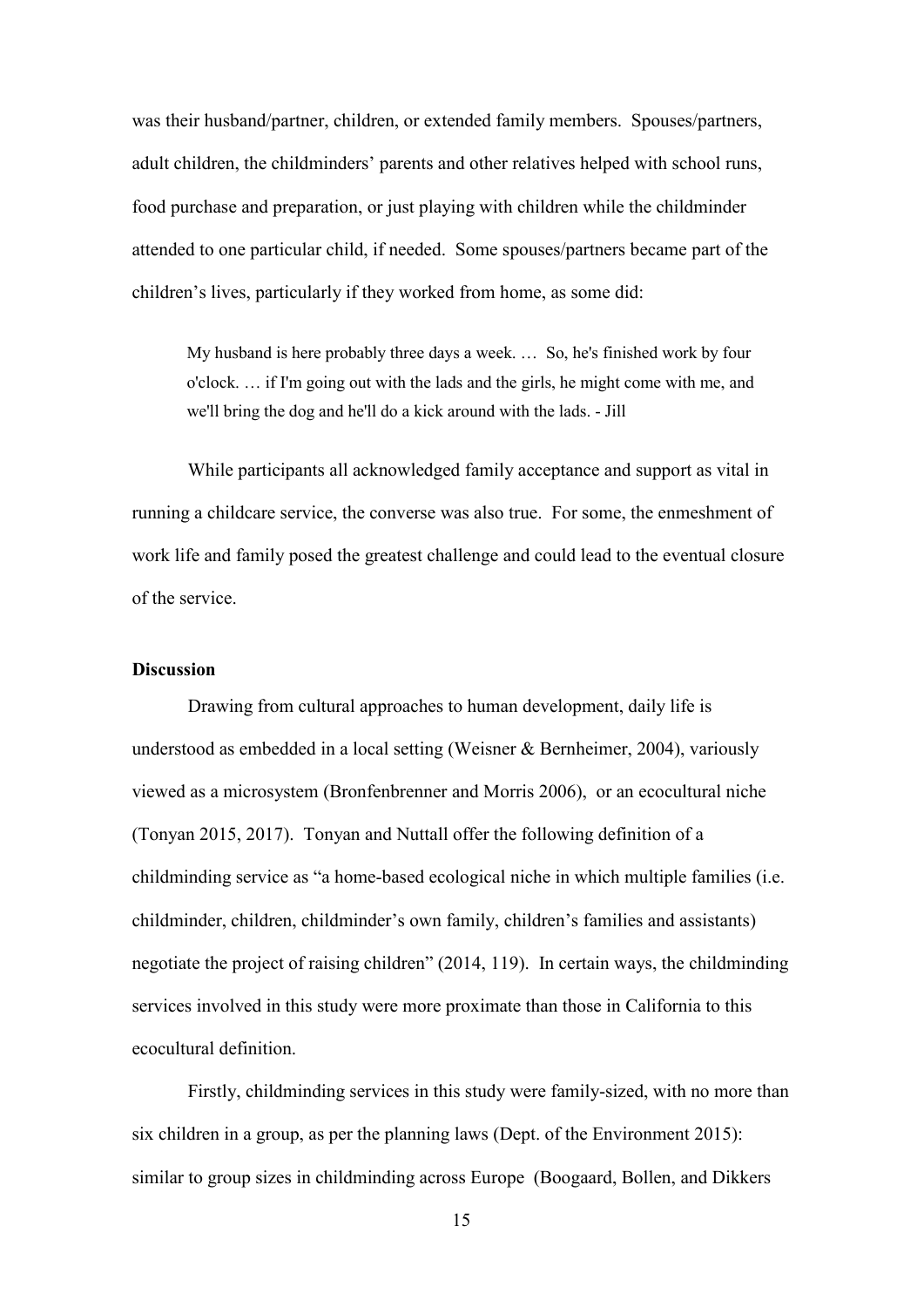2013), where small group size has been linked to higher process quality (Laevers et al. 2016). These settings could more easily form a closely knit "home-based ecological niche of multiple families" (Tonyan and Nuttall 2014, 119), than the larger groups in California, where a large-scale licence allows up to 14 children with an assistant. This structural parameter had a significant impact on childminders' distinctive Close Relationship Model of praxis in this study.

Secondly, these childminding services constituted an ecological niche where parents choose a childminder who espouses similar beliefs, core values and cultural models in order to "work together in raising children" (ibid., 119). Since nearly all childminders in the present study were parents, many with young children, they cooperated with other families by providing activities which the client parent would do themselves, if they were at home with the child. In practical terms, one set of parents provide the financial means to a childminding parent, which allows her to remain in the home to raise her own child(ren), while s/he provides the minded children with the kind of upbringing these parents desire.

In this ecological context, a significant finding was the extent to which concepts of attachment theory, such as attunement and sensitivity, informed childminders' conceptualisation of the childminder-child relationships, becoming a feature of the Close Relationship Model identified in terms of understanding love, affection, and fun as well as the centrality of interactions to child development. Narratives confirmed previous findings on attunement growing with daily interactions in intimate care, in play, and other routines (Dalli et al. 2011; Trevarthen and Delafield-Butt 2017). Such attunement is facilitated by time in relaxed, unhurried home environments, with relatively low stress as a result small group size, high adult-child ratio, and consistent, stable relationships between childminders, children and families (Ang, Brooker, and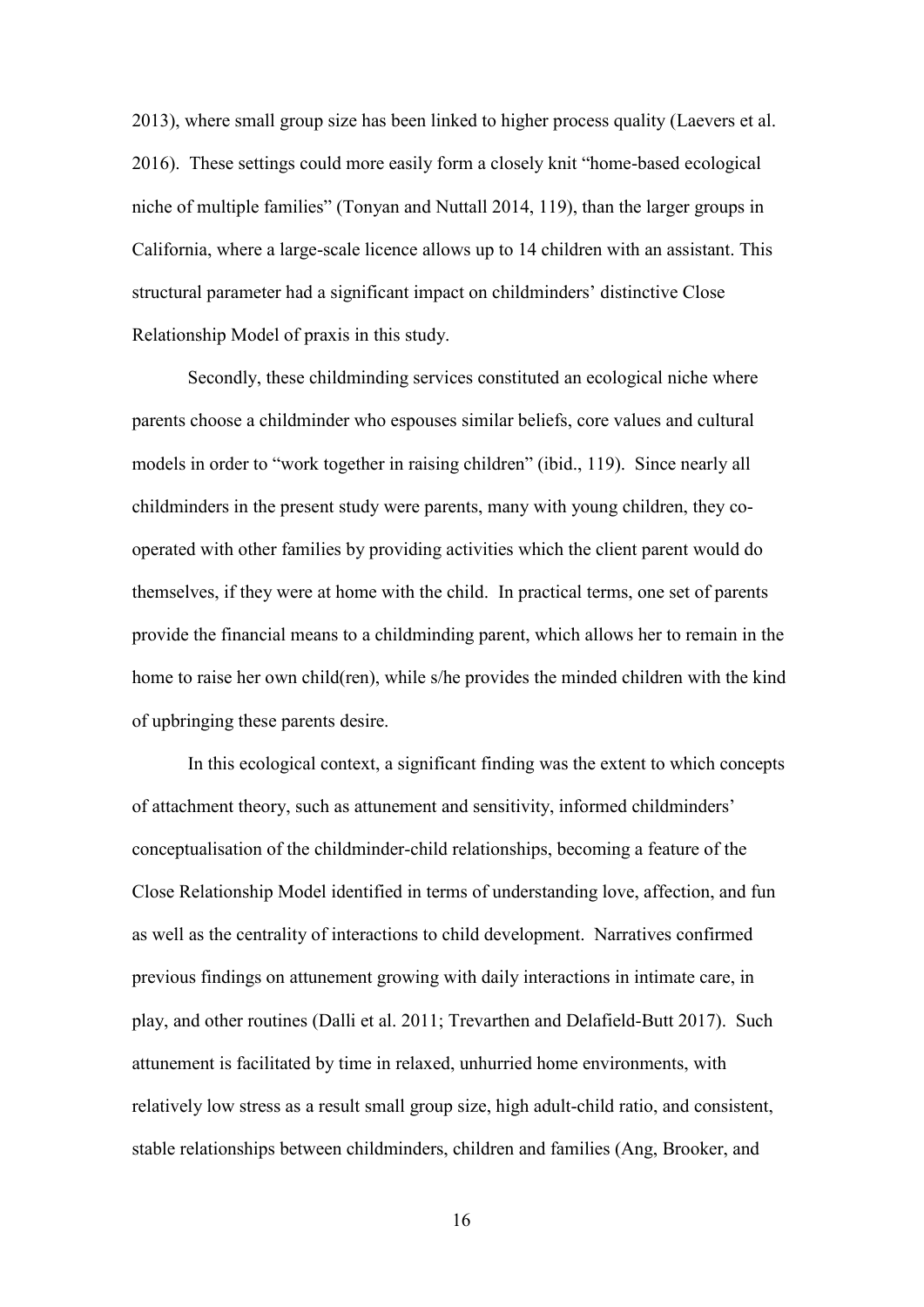Stephen 2016; Groeneveld et al. 2010). Attunement is also linked to children's outcomes: a meta-analysis of 40 investigations by the NICHD (Ahnert, Pinquart, and Lamb 2006) found that US caregivers' sensitivity to individual children in home-based settings predicted individual attachment security, while Groeneveld et al. (Groeneveld et al. 2010) found that higher caregiver sensitivity among childminders was positively associated with children's wellbeing.

#### *The Close Relationships Model in Ireland*

Consistent with findings in the study in California, in this cultural model, the childminder's primary goal is for each child to feel loved and special. The childminder prioritises showing love and affection to children, interacting with the children through play and conversation, and building relationships through these interactions. The Close Relationships childminder frequently talks about the strong relationships with children who are or who have been in their care and mentions it as one of the rewarding aspects of the role (CCCRP, 2014; Tonyan, 2017). However, the Close Relationship Model described in this study goes beyond that specified by Tonyan and Nuttall, regarding the enduring nature of the relationships and the conceptualisation of the service as extended family, on which the remainder of this discussion will focus.

A striking finding in the Irish context, not found in the Californian study, was the depth and longevity of childminding relationships, both outside of childcare hours and long after the childcare arrangement had ceased in some cases, a finding not previously identified in childminding research. Narratives revealed that the emotional bonds were not experienced as temporary or passing attachments, but rather as lasting and enduring (Bowlby, 2007). While maternal experience was drawn upon in the formation of these enduring bonds with children, childminding love was carefully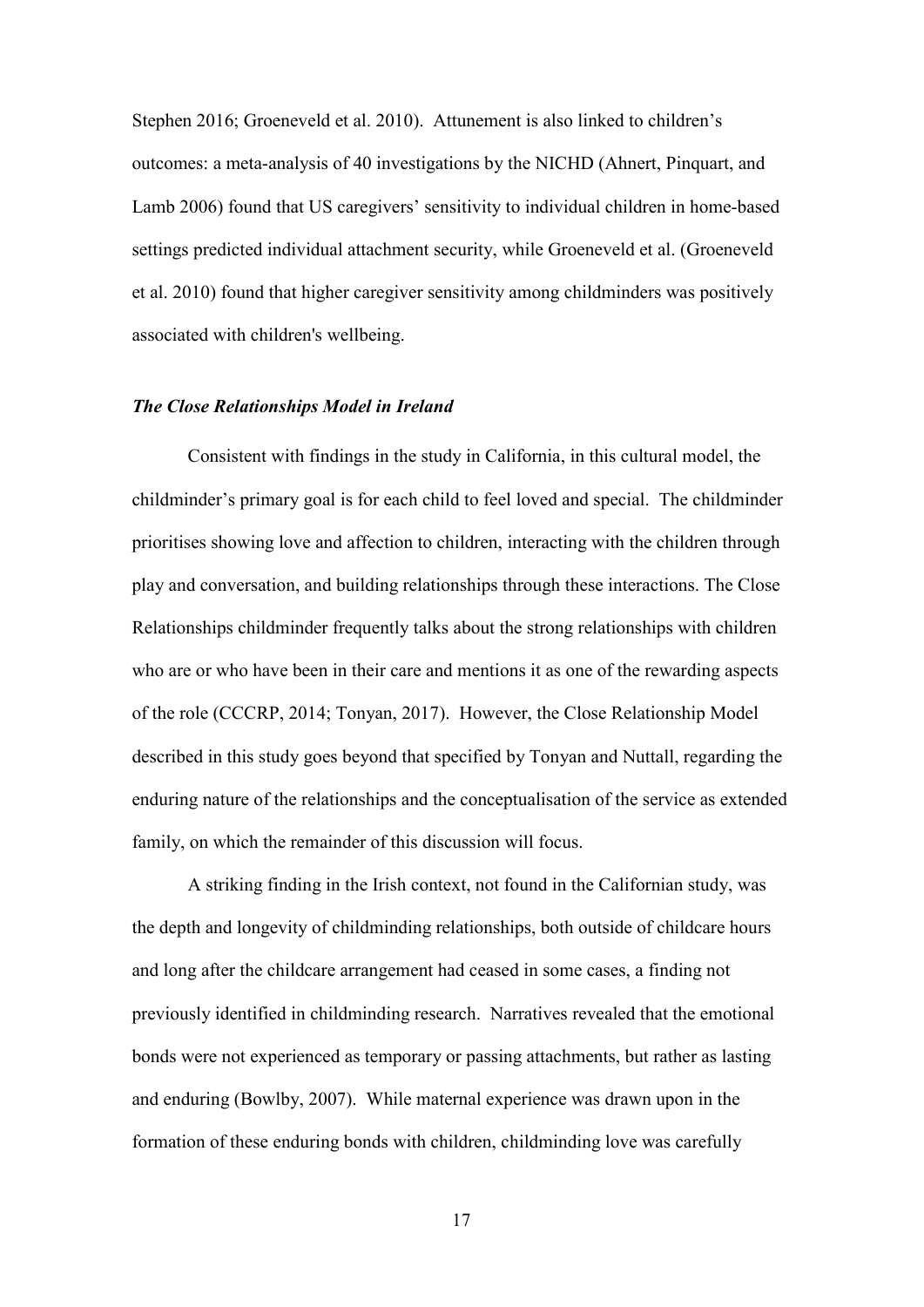differentiated to support and not replace the mother in a child's life (Page 2011, 2018). It was also understood as vital to build and maintain a close working relationship with parents.

Theorizing professional love in ECEC, Page maintains that "Deep, sustaining, respectful and reciprocal relationships between adults and children are vital for children's holistic development." (2011, 312). In recent years however, discussion of love, affection and care in early years has tended to be displaced by discourses of dispassionate professionalism, underpinned by scientific knowledge of child development and pedagogy, separated from caring roles (Brock 2013; Van Laere, Peeters, and Vandenbroeck 2012), and freed from "the image that only 'maternal' skills and competencies are important for a job in childcare" (Peeters 2007, 7). This is a challenge for childminders and centre-based practitioners alike, as irrespective of setting, it could be argued that research into positive child development and learning supports the need for adults in caring roles to be anything but dispassionate (Campbell-Barr 2018). A nurturing pedagogy sees relationships between adults and children as central to both care and education, as Hayes et al. (2007, 2008) argue: caring is educative.

Another noteworthy new finding was the conceptualisation of childminding in terms of extended family relationships, in which both the child, and the family were included. This is particularly important for young children and families in changing Irish society where smaller family size and increasing family mobility due to employment can leave young families isolated, far from familial networks (Garrity and Canavan 2017). Richard Bowlby (2007) has highlighted how childminders develop a type of secondary attachment relationship with children, resembling the relationship a child might have with grandparents. Thinking in such terms, childminders viewed the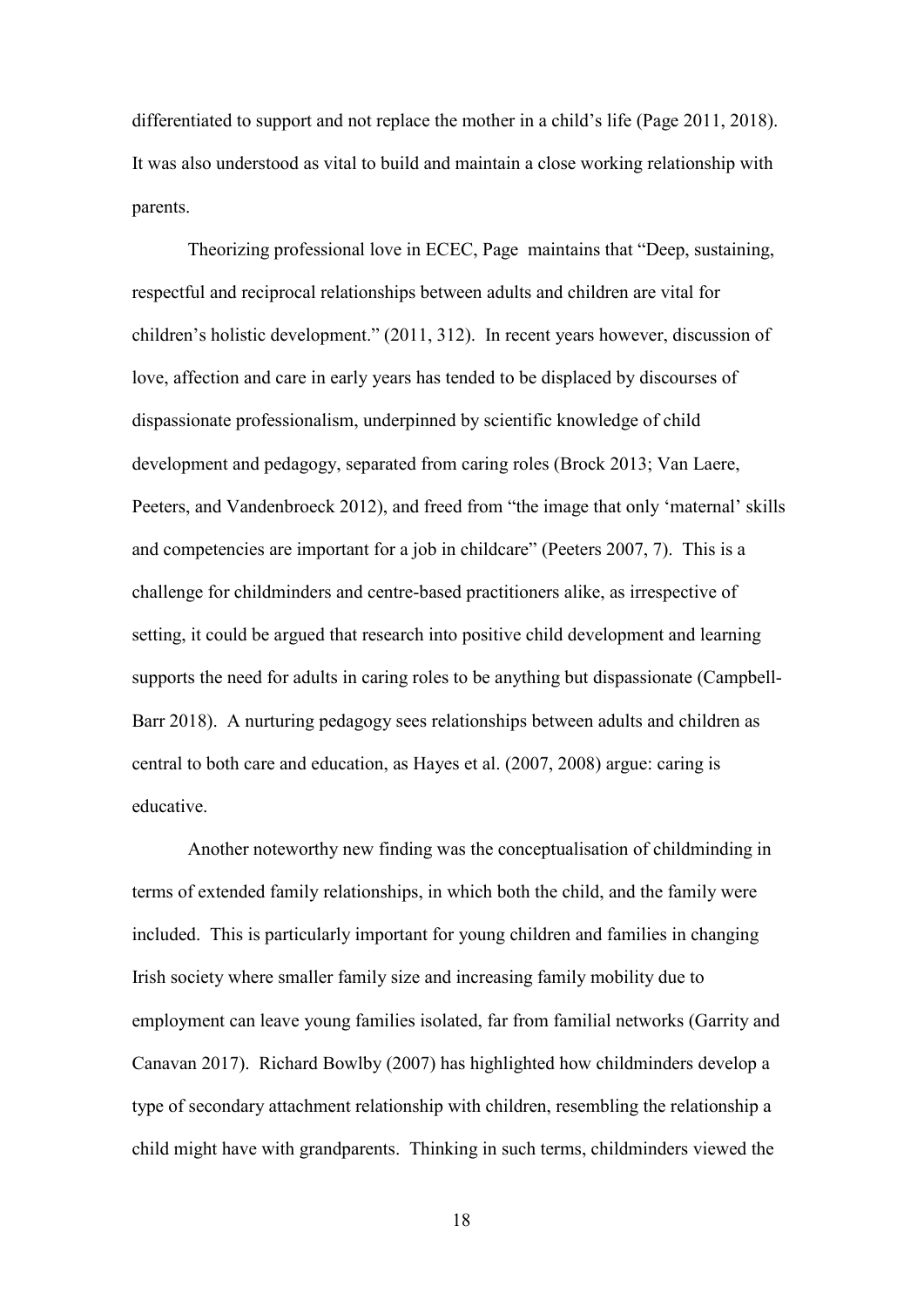minded children as if they were relatives, such as nephews and nieces and facilitated the mixed age group as if they were cousins. They welcomed interactions with the older generation, and participated in children's milestone celebrations, as would a relative. Similarly, considerable importance was ascribed to keeping siblings together in the same group for both childminders and families, consistent with previous research identifying sibling grouping as one of the perceived benefits of childminding (Davis, Freeman, et al., 2012).

One noteworthy finding concerned the mixed age groups, which offered unique opportunities for socialising among a small group of children, stimulating the development of younger children, and promoting empathy and responsibility in older ones, not unlike cousins within an extended Irish family (Ní Laoire 2014, 2011). Study participants revealed innovative praxis in relation to managing the dynamic of such mixed age groups to maximise its opportunities for scaffolding, maturation and relational development for the children involved, in an example of experiential knowledge, which should be reintegrated into our understandings of the knowledge base of early years workers (Campbell-Barr, Georgeson, and Nagy Varga 2015)

A further familial aspect of childminding is intergenerational: members of childminders' own extended families, such as parents or aunts, were sometimes involved in supporting childminding provision, providing significant interactions for very young children, for whom they become surrogate grandparents. Interactions between young and old are especially appreciated in a country that has retained a strong sense of community (Gallagher and Fitzpatrick 2017; Fitzpatrick 2019). This may derive partially from a Catholic cultural ethos of mutual support within families (Bromer and Henly 2004; Cohen and Hill 2007) as could participation in milestone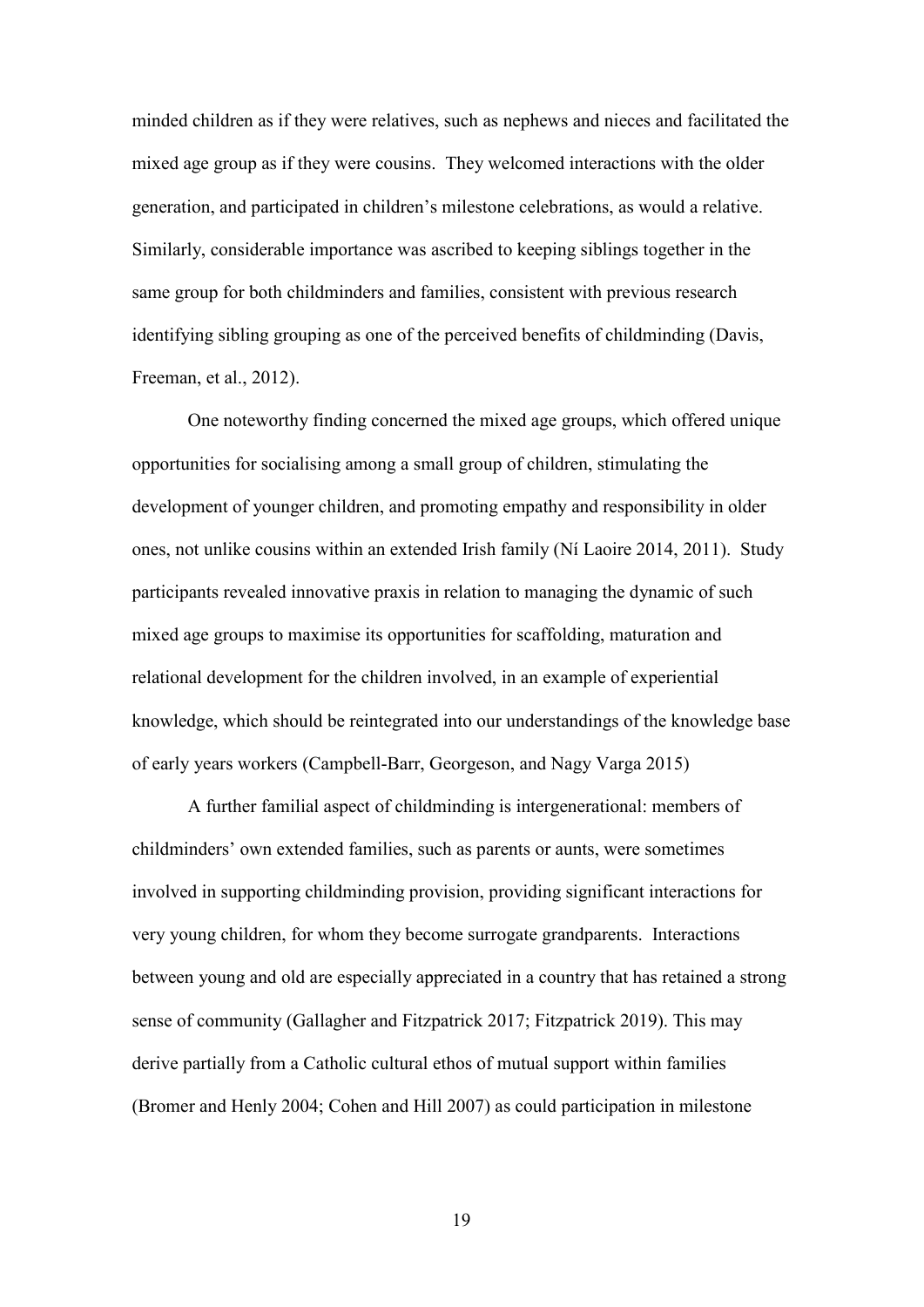family and community events (Inglis 2007), similar to findings from an ecocultural study of Latinx childminders in Los Angeles (Paredes et al. 2018).

#### *Implications for policy*

The interface between private and public in childminding services poses a dilemma for public policy in every jurisdiction as it concerns more than just the professionalism of a childminder, it concerns a whole family in a home, and sometimes member of the extended family also. To be sustainable, any proposed new national system of regulation, support, and education for childminders in Ireland will have to be aligned with childminders' cultural models if it is to prove meaningful, congruent and sustainable for childminders and families, and maximise its benefits for children.

To engage childminders effectively, childminding regulations need to be developed, which are aligned with childminding ecoculture, in terms of respecting the homeliness of the family home, recognising the benefits of these small, intimate services for children, and the dual roles of the professional childminder as a parent working in the family home. Alongside childminding inspections, there is need for supportive supervision of childminders' emotional well-being in their practice of professional love.

In addition, childminder education must be developed that facilitates current childminding praxis, aligned with occupational standards derived from Irish cultural models, such as the Close Relationships Model, in terms of content. Consideration must also be given to accessible, relationship driven modes of delivery for childminders who work long hours alone and in relative isolation.

To engage childminders effectively, it is vital that any proposed national system of regulation be well aligned with local cultural models, if it is to prove sustainable for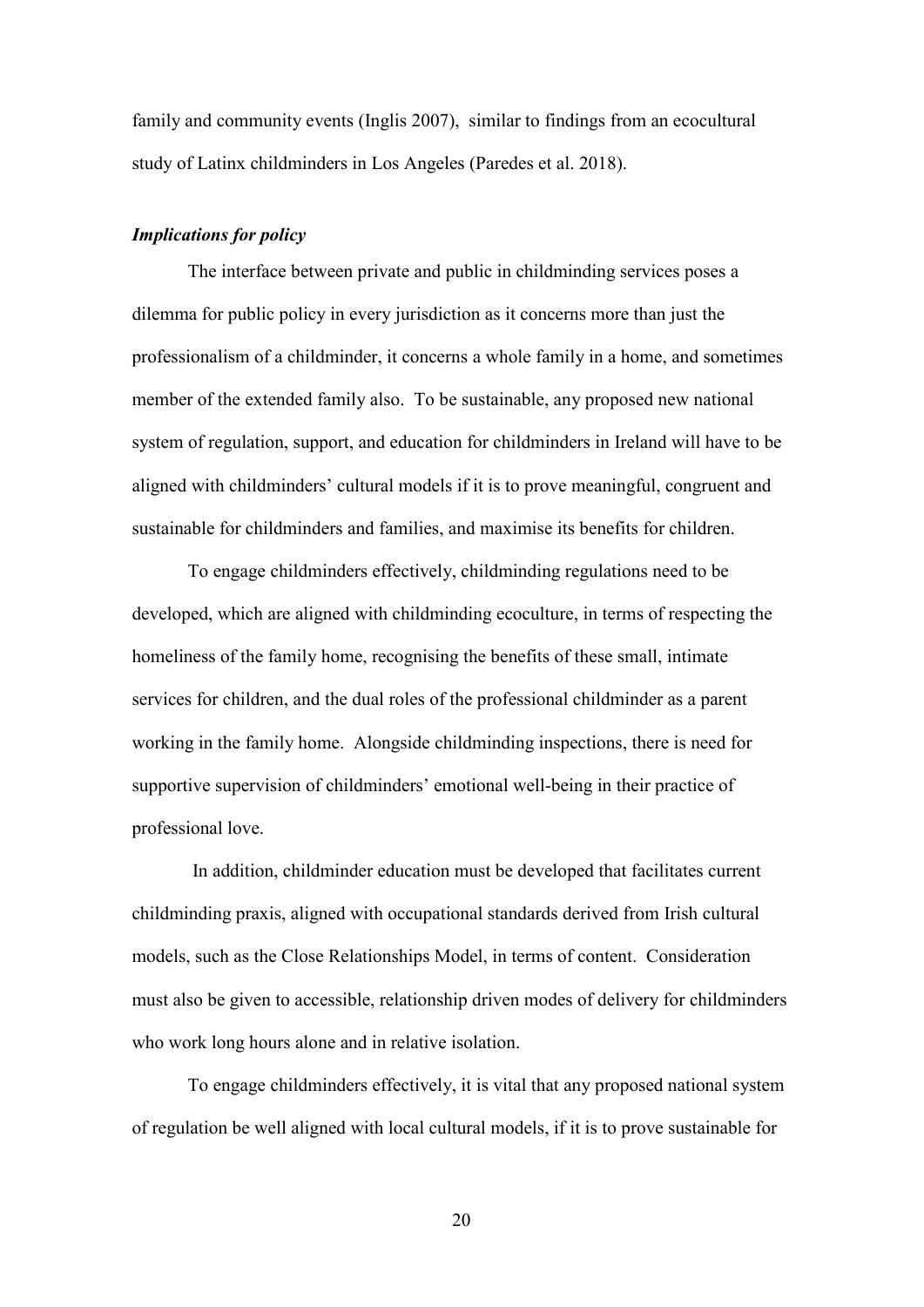childminders, parents and families, and maximise the benefits of childminding for children's outcomes.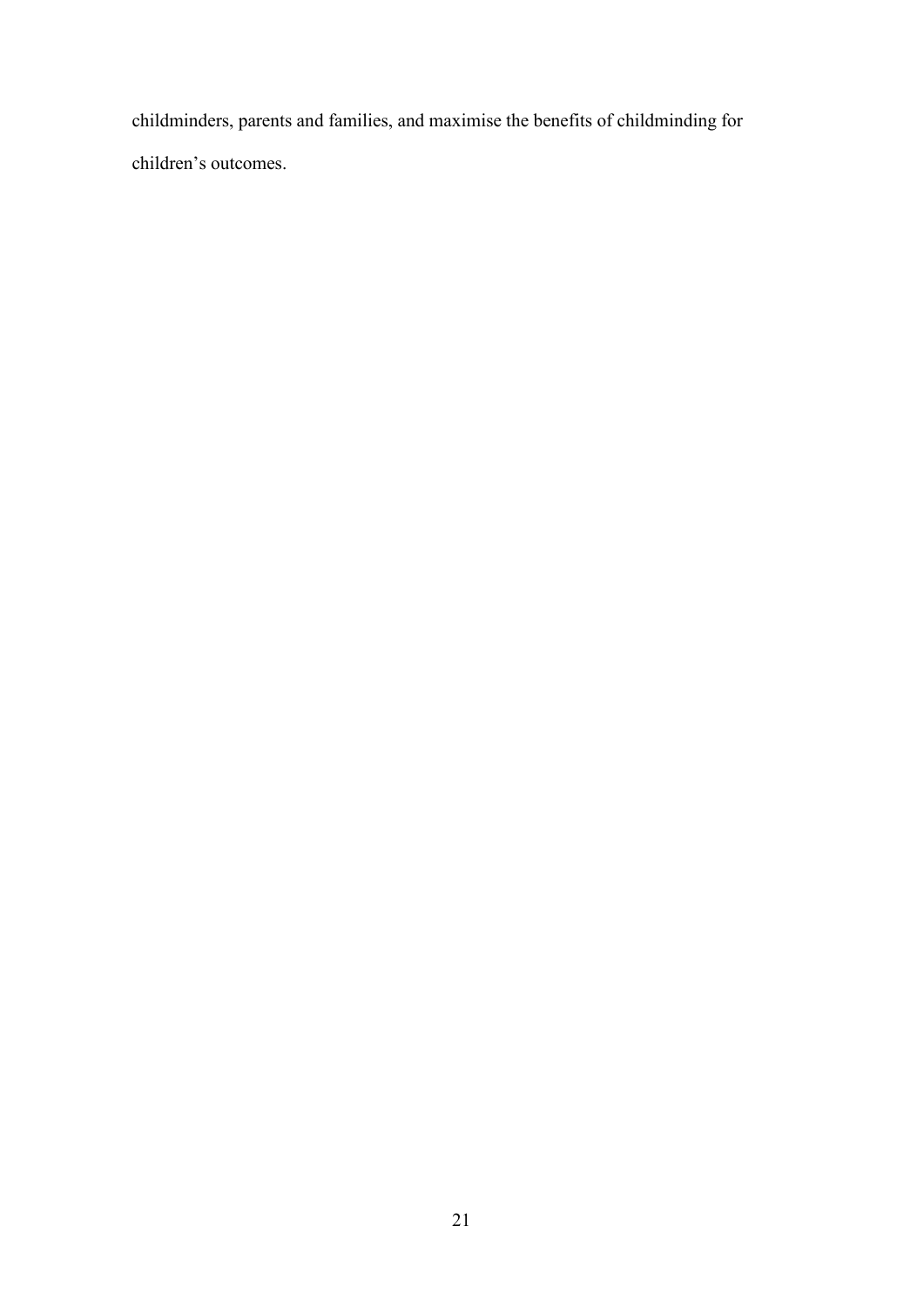#### *Bibliography*

- Ahnert, Lieselotte, Martin Pinquart, and Michael E Lamb. 2006. 'Security of Children's Relationships With Nonparental Care Providers' *Child Development* 74 (3): 664–79. https://doi.org/10.1111/j.1467-8624.2006.00896.x.
- Ang, Lynn, Elizabeth Brooker, and Christine Stephen. 2016. 'A Review of the Research on Childminding: Understanding Children's Experiences in Home-Based Childcare Settings'. *Early Childhood Education Journal* 45 (2): 1–10. https://doi.org/10.1007/s10643-016-0773-2.
- Bauters, Valerie, and Michel Vandenbroeck. 2017. 'Bauters & Vandenbroeck The Professionalisation of Family Day Care in Flanders France and Germany'. *European Early Childhood Education Research Journal*. https://doi.org/10.1080/1350293X.2017.1308164.
- Boogaard, Marianne, Iris Bollen, and Liselotte Dikkers. 2013. 'Gastouderopvang in West-Europese Landen'.
- Bowlby, John. 1969. *Attachment and Loss: Attachment*. *Attachment*. Vol. 1. https://doi.org/10.1177/000306518403200125.
- ———. 1984. *Attachment and Loss, Vol. 3. Loss, Sadness and Depression*. Vol. 32. https://doi.org/10.1177/000306518403200125.
- Bowlby, John. 1988. *A Secure Base : Clinical Applications of Attachment Theory*. Routledge.
- Bowlby, Richard. 2007. 'Babies and Toddlers in Non-Parental Daycare Can Avoid Stress and Anxiety If They Develop a Lasting Secondary Attachment Bond with One Carer Who Is Consistently Accessible to Them'. *Attachment & Human Development* 9 (4): 307–19. https://doi.org/10.1080/14616730701711516.
- Brock, Avril. 2013. 'Building a Model of Early Years Professionalism from Practitioners' Perspectives'. *Journal of Early Childhood Research* 11 (1): 27–44. https://doi.org/10.1177/1476718X12456003.
- Bromer, Juliet, and Julia R. Henly. 2004. 'Child Care as Family Support: Caregiving Practices across Child Care Providers'. *Children and Youth Services Review* 26 (10): 941–64. https://doi.org/10.1016/j.childyouth.2004.04.003.
- Bromer, Juliet, Lisa A. McCabe, and Toni Porter. 2013. 'Special Section on Understanding and Improving Quality in Family Child Care: Introduction and Commentary'. *Early Childhood Research Quarterly* 28 (4): 875–78. https://doi.org/10.1016/j.ecresq.2013.08.003.
- Bronfenbrenner, U, and P A Morris. 2006. 'The Bioecological Model of Human Development'. *Handbook of Child Psychology* 1: 793–828. https://doi.org/10.1002/9780470147658.chpsy0114.
- Brooker, Liz. 2016. 'Childminders, Parents and Policy: Testing the Triangle of Care'. *Journal of Early Childhood Research* 14: 69–83. https://doi.org/10.1177/1476718X14548779.
- Campbell-Barr, Verity. 2018. 'The Silencing of the Knowledge-Base in Early Childhood Education and Care Professionalism'. *International Journal of Early Years Education*, 2018. https://doi.org/10.1080/09669760.2017.1414689.
- Campbell-Barr, Verity, Janet Georgeson, and Anikó Nagy Varga. 2015. 'Developing Professional Early Childhood Educators in England and Hungary: Where Has All the Love Gone?' *European Education* 47 (4): 311–30. https://doi.org/10.1080/10564934.2015.1100451.
- CCCRP. 2014. *The Ecocultural Family Interview For Family Child Care Providers*.
- CECDE. 2006. 'Síolta. The National Quality Framework for Early Childhood Education', no.April: 1–19.
- Child in Mind. 2017. 'Child In Mind Evidence-Based Learning Outcomes for Informal Childminders'.
- Cohen, Adam B., and Peter C. Hill. 2007. 'Religion as Culture: Religious Individualism and Collectivism among American Catholics, Jews, and Protestants'. *Journal of Personality*. Blackwell Publishing, Inc. https://doi.org/10.1111/j.1467-6494.2007.00454.x.
- Cole, Michael. 1998. 'Can Cultural Psychology Help Us Think About Diversity?' *Mind, Culture and Activity* 5 (4): 291–304. https://doi.org/10.1207/s15327884mca0504.
- CSO. 2017. 'CSO Quarterly National Household Survey Module on Childcare2017'.
- Dalli, C., E.J. White, J. Rockel, I. Duhn, E. Buchanan, S. Davidson, S. Ganly, L. Kus, and B. Wang. 2011. *Quality Early Childhood Education for Under-Two-Year-Olds : What Should It Look like ? A Literature Review*.
- Daly, Mary. 2010. 'An Evaluation of the Impact of the National Childminding Initiative on the Quality of Childminding in Waterford City and County.' *Waterford City & County Childcare Committees, and Health Service Executive South*.
- Davis, Elise, Ramona Freeman, Gillian Doherty, Malene Karlsson, Liz Everiss, Jane Couch, Lyn Foote, et al. 2012. 'An International Perspective on Regulated Family Day Care Systems'. *Australasian Journal of Early Childhood*, no. December.
- DCYA. 2016. *CHILD CARE ACT 1991 (EARLY YEARS SERVICES) REGULATIONS 2016*. *Department of Children and Youth Affairs*. Vol. 1991.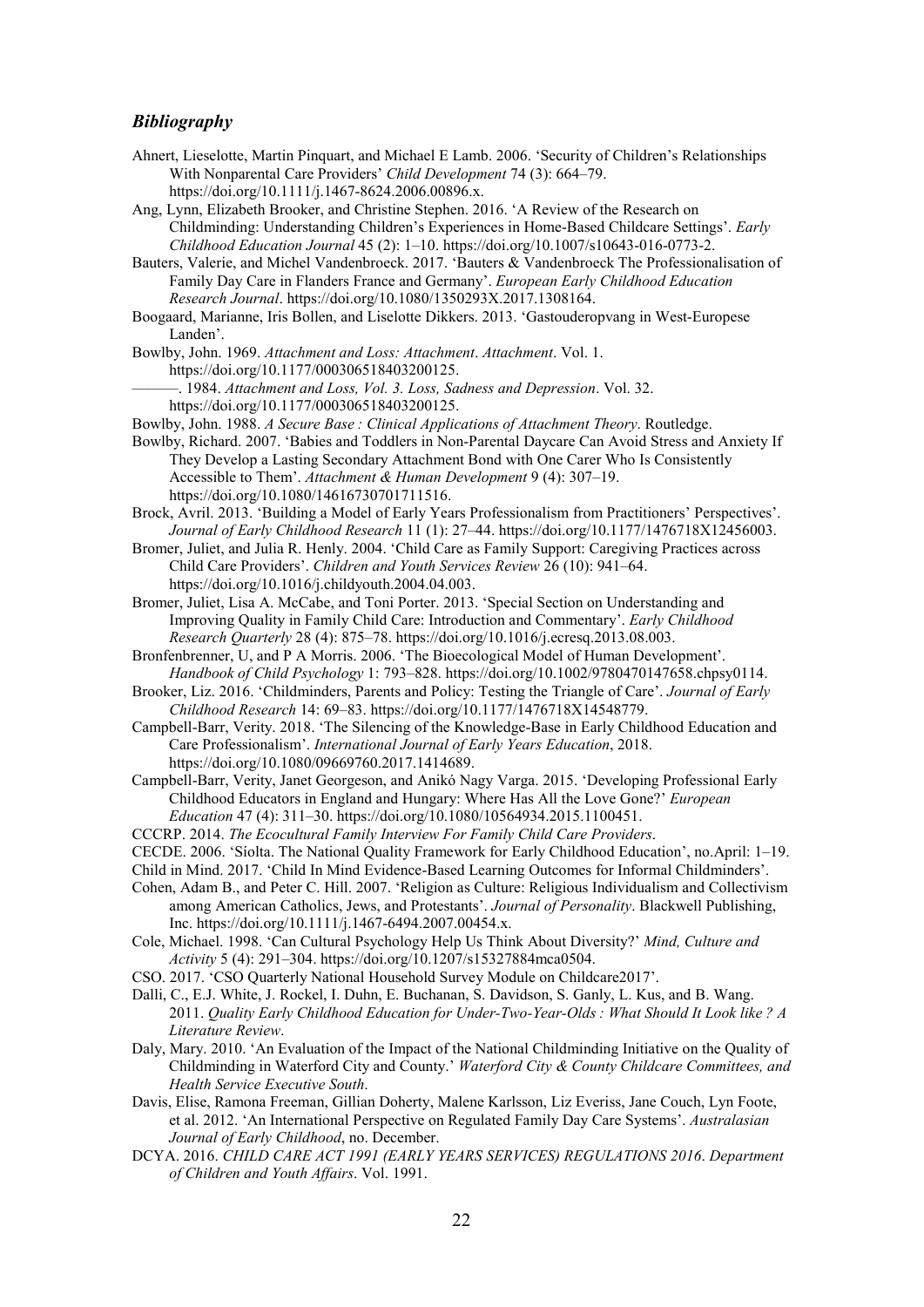- ———. 2018a. 'Pathway to a Quality Support & Assurance System for Childminding: Summary Report
	- of the Working Group on Reforms and Supports for the Childminding Sector'.
- ———. 2018b. *Registration of School Age Services*.
- ———. 2019. 'Draft Childminding Action Plan August 2019'.
- Dept. of the Environment. 2015. *Planning and Development Regulations 2001-2015*. https://doi.org/10.1017/CBO9781107415324.004.
- Fitzpatrick, Anne. 2019. 'Towards a Pedagogy of Intergenerational Learning.' In *Intergenerational Learning in Practice : Together Old and Young*, edited by Margaret Kernan and Giulia Cortellesi.
- Gallagher, Carmel, and Anne Fitzpatrick. 2017. 'Intergenerational Learning in Preschool and Elder Care Settings: An Irish Perspective'. *Journal of Intergenerational Relationships* 16: 1–2. https://doi.org/10.1080/15350770.2018.1404403.
- Garrick, Ros, Caroline Bath, Karen Dunn, Heloise Maconochie, and Ben Willis. 2010. 'Children's Experiences of the Early Years Foundation Stage', no. December: 1–9.
- Garrity, Sheila, and John Canavan. 2017. 'Trust, Responsiveness and Communities of Care: An Ethnographic Study of the Significance and Development of Parent-Caregiver Relationships in Irish Early Years Settings'. *European Early Childhood Education Research Journal* 0 (0): 1–21. https://doi.org/10.1080/1350293X.2017.1356546.
- Garrity, Sheila, and Brian McGrath. 2011. '"It's Not like a Job Now; It's Part of Me": Exploring African Women's Experiences in the Irish Childcare Sector'. *Child Care in Practice* 17 (1): 69–86. https://doi.org/10.1080/13575279.2010.522977.
- Gillen, Julia. 2014. '" A Day in the Life ": An International Study of Two-Year-Old Girls and Their Families " A Day in the Life ": An International Study of Two-Year-Old', no. September 2014.
- Gillen, Julia, Catherine Ann Cameron, Sombat Tapanya, Giuliana Pinto, Roger Hancock, Susan Young, and Beatrice Accorti Gamannossi. 2007. '"A Day in the Life": Advancing a Methodology for the Cultural Study of Development and Learning in Early Childhood'. *Early Child Development and Care* 177 (2): 207–18. https://doi.org/10.1080/03004430500393763.
- Govt. of Ireland. 2019. 'A Whole-of-Government Strategy for Babies , Young Children and Their Families', 1–196.
- Groeneveld, Marleen G., Harriet J. Vermeer, Marinus H. van IJzendoorn, and Mariëlle Linting. 2010. 'Children's Wellbeing and Cortisol Levels in Home-Based and Center-Based Childcare'. *Early Childhood Research Quarterly* 25 (4): 502–14. https://doi.org/10.1016/j.ecresq.2009.12.004.
- Harkness, Sara, Charles M. Super, and Natalie van Tijen. 2000. 'Individualism and the "Western Mind" Reconsidered: American and Dutch Parents' Ethnotheories of the Child.' *New Directions for Child & Adolescent Development* 2000 (87): 23–39. https://doi.org/10.1002/cd.23220008704.
- Holland, Dorothy C., and Naomi Quinn. 1987. *Cultural Models in Language and Thought*. Cambridge University Press.
- Inglis, Tom. 2007. 'Catholic Identity in Contemporary Ireland : Belief and Belonging to Tradition'. *Journal of Contemporary Religion* 22 (2): 205–20.
- Kernan, M, and D. Devine. 2010. '"Being Confined within?" Constructions of a "Good" Childhood and Outdoor Play in Early Childhood Education and Care Settings in Ireland,'. *Children and Society,* 24 (5): 386–400.
- Koch, Anette Boye. 2018. 'Children's Perspectives on Happiness and Subjective Well-Being in Preschool'. *Children and Society* 32 (1): 73–83. https://doi.org/10.1111/chso.12225.
- Kontos, Susan, Carollee Howes, Marybeth Shinn, and Ellen Galinsky. 1995. *Quality in Family Child Care and Relative Care. Early Childhood Education Series. Early Childhood Education Series*. Teachers College Press.
- Laere, Katrien Van, Jan Peeters, and Michel Vandenbroeck. 2012. 'The Education and Care Divide: The Role of the Early Childhood Workforce in 15 European Countries'. *European Journal of Education* 47 (4): 527–41. https://doi.org/10.1111/ejed.12006.
- Laevers, Ferre, Evelien Buyse, Mieke Daems, and Bart Declercq. 2016. 'Welbevinden En Betrokkenheid Als Toetsstenen Voor Kwaliteit in de Kinderopvang. Implicaties Voor Het Monitoren van Kwaliteit'. BKK.
- Letablier, Marie-Thérèse, and Jeanne Fagnani. 2009. 'EUROPEAN ALLIANCE FOR FAMILIES European Expert Group on Demography Best Practice Meeting on Child Care by Child Minders in France Childminders in the French Childcare Policy'.
- Mooney, A, and J Statham. 2003. *Family Day Care. International Perspectives on Policy, Practice and Quality*. Edited by Ann Mooney and June Statham.
- Mooney, Ann, Peter Moss, Charlie Owen, Ann Mooney, Peter Moss, and Charlie Owen. 2001. 'A Survey of Former Childminders'.
- Morrissey, Taryn W, and Patti Banghart. 2007. 'Family Child Care in the United States'. *Childcare and*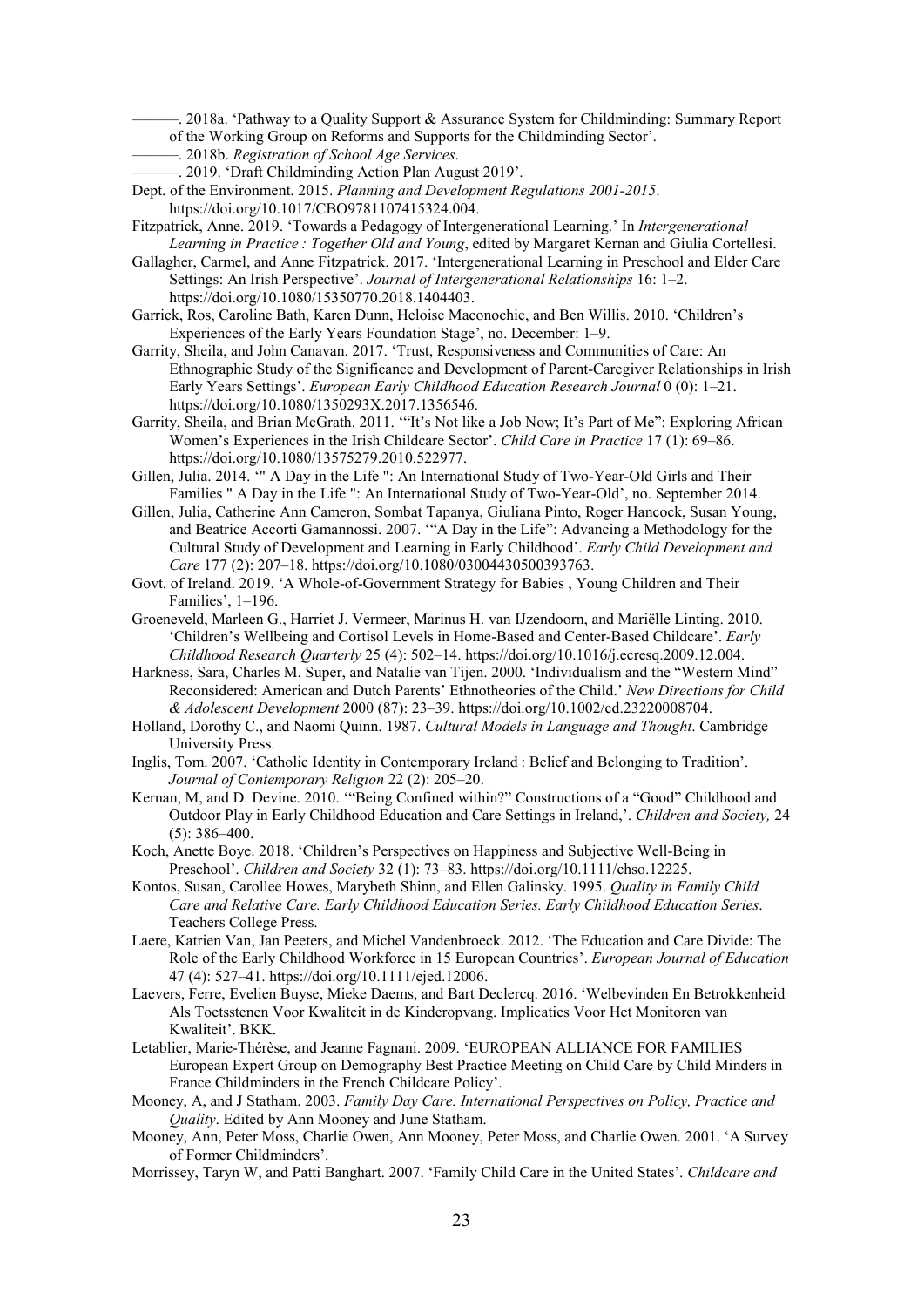*Early Education Research Connections*.

NCCA. 2009. *Aistear: The Early Childhood Curriculum Framework*.

- Nelson, Margaret K. 1990. 'Mothering Others' Children: The Experiences of Family Day-Care Providers'. *Signs: Journal of Women in Culture and Society* 15 (3): 586–605. https://doi.org/10.1086/494611.
- Ní Laoire, Caitríona. 2011. 'Narratives of "Innocent Irish Childhoods": Return Migration and Intergenerational Family Dynamics'. *Journal of Ethnic and Migration Studies* 37 (8): 1253–71. https://doi.org/10.1080/1369183X.2011.590928.
	- ———. 2014. 'Children, Cousins and Clans: The Role of Extended Family and Kinship in the Lives of Children in Returning Irish Migrant Families'. In *The 'Irish' Family*, edited by Linda Connolly, 140–58.
- Page, Jools. 2011. 'Do Mothers Want Professional Carers to Love Their Babies?' *Journal of Early Childhood Research* 9 (3): 310–23. https://doi.org/10.1177/1476718X11407980. ———. 2018. 'Characterising the Principles of Professional Love in Early Childhood Care and Education'. *International Journal of Early Years Education* 26 (2): 125–41.
	- https://doi.org/10.1080/09669760.2018.1459508.
- Paredes, Elena, Edgar Hernandez, Alice Herrera, and Holli Tonyan. 2018. 'Putting the "Family" in Family Child Care: The Alignment between Familismo (Familism) and Family Child Care Providers' Descriptions of Their Work'. *Early Childhood Research Quarterly*. https://doi.org/10.1016/j.ecresq.2018.04.007.
- Peeters, Jan. 2007. 'The Construction of a New Profession : A European Perspective on Professionalism in ECEC The Construction of a New Profession : Professionalism in Flemish Childcare'.
- Rogoff, B., L. Moore, B Najafi, a Dexter, M Correa-Chavez, and J Solis. 2007. 'Childrens Development of Cultural Repertoires through Participation in Everyday Routines and Practices'. *Handbook of Socialization: Theory and Research*, no. 2007: 490–515.
- Rogoff, Bárbara. 2003. *The Cultural Nature of Human Development*. Oxford University Press.
- Salmona, M, E Lieber, and D Kaczynski. 2019. *Qualitative and Mixed Methods Data Analysis Using Dedoose*. Sage Publications.
- Sroufe, L Alan. 2005. 'Attachment and Development: A Prospective, Longitudinal Study from Birth to Adulthood'. *Attachment and Human Development* 7 (4): 349–67. https://doi.org/10.1080/14616730500365928.
- Start Strong. 2012. 'Childminding : Regulation and Recognition', no. October: 1–4.
- Strauss, Diana, and Anita Cooper. 2012. 'Narratives from the Nursery. Negotiating Professional Identities in Early Childhood . By J. Osgood'. *British Journal of Educational Studies* 60 (3): 285–87. https://doi.org/10.1080/00071005.2012.714548.
- Tonyan, Holli A. 2012. 'Understanding Home- ‐ Based Care as a Culturally Organized Ecological Niche : Cultural Models and the Organization of Daily ... Understanding Home- ‐ Based Care as a Culturally Organized Ecological Niche ': https://doi.org/10.13140/2.1.1468.5120.
- Tonyan, Holli A., Diane Paulsell, and Eva Marie Shivers. 2017. 'Understanding and Incorporating Home-Based Child Care Into Early Education and Development Systems'. *Early Education and Development* 28 (6): 633–39.
- Tonyan, Holli A. 2015. 'Everyday Routines: A Window into the Cultural Organization of Family Child Care'. *Journal of Early Childhood Research* 13 (3): 311–27. https://doi.org/10.1177/1476718X14523748.
- ———. 2017. 'Opportunities to Practice What Is Locally Valued: An Ecocultural Perspective on Quality in Family Child Care'. *Early Education and Development*. https://doi.org/10.1080/10409289.2017.1303304.
- Tonyan, Holli A, and Joce Nuttall. 2014. 'Connecting Cultural Models of Home-Based Care and Childminders' Career Paths: An Eco-Cultural Analysis'. *International Journal of Early Years Education* 22 (1): 117–38. https://doi.org/10.1080/09669760.2013.809654.
- Trevarthen, Colwyn, and Jonathan T. Delafield-Butt. 2017. 'Intersubjectivity in the Imagination and Feelings of the Infant: Implications for Education in the Early Years'. In *Under-Three Year Olds in Policy and Practice*, edited by E. J. White and C. Dalli. https://doi.org/10.1007/978-981-10-2275-3.
- Urban, Mathias, Michel Vandenbroek, Arianna Lazzari, Jan Peeters, and Katrien van Laere. 2011. 'Competence Requirements in Early Childhood Education and Care (CoRe) Final Report'.
- Weisner, Thomas S. 1997. 'The Ecocultural Project of Human Development: Why Ethnography and Its Findings Matter'. *Ethos* 25 (2): 177–90. https://doi.org/10.1525/eth.1997.25.2.177.
- Weisner, Thomas S., and Lucinda P. Bernheimer. 2004. 'Sustainablity of Daily Routines as a Family Outcome'. In *Learning in Cultural Context: Family, Peers and School*, edited by Ashley Maynard and Mary Martini. New York: Kluwer/Plenum. https://doi.org/10.1007/0-387-27550-9.